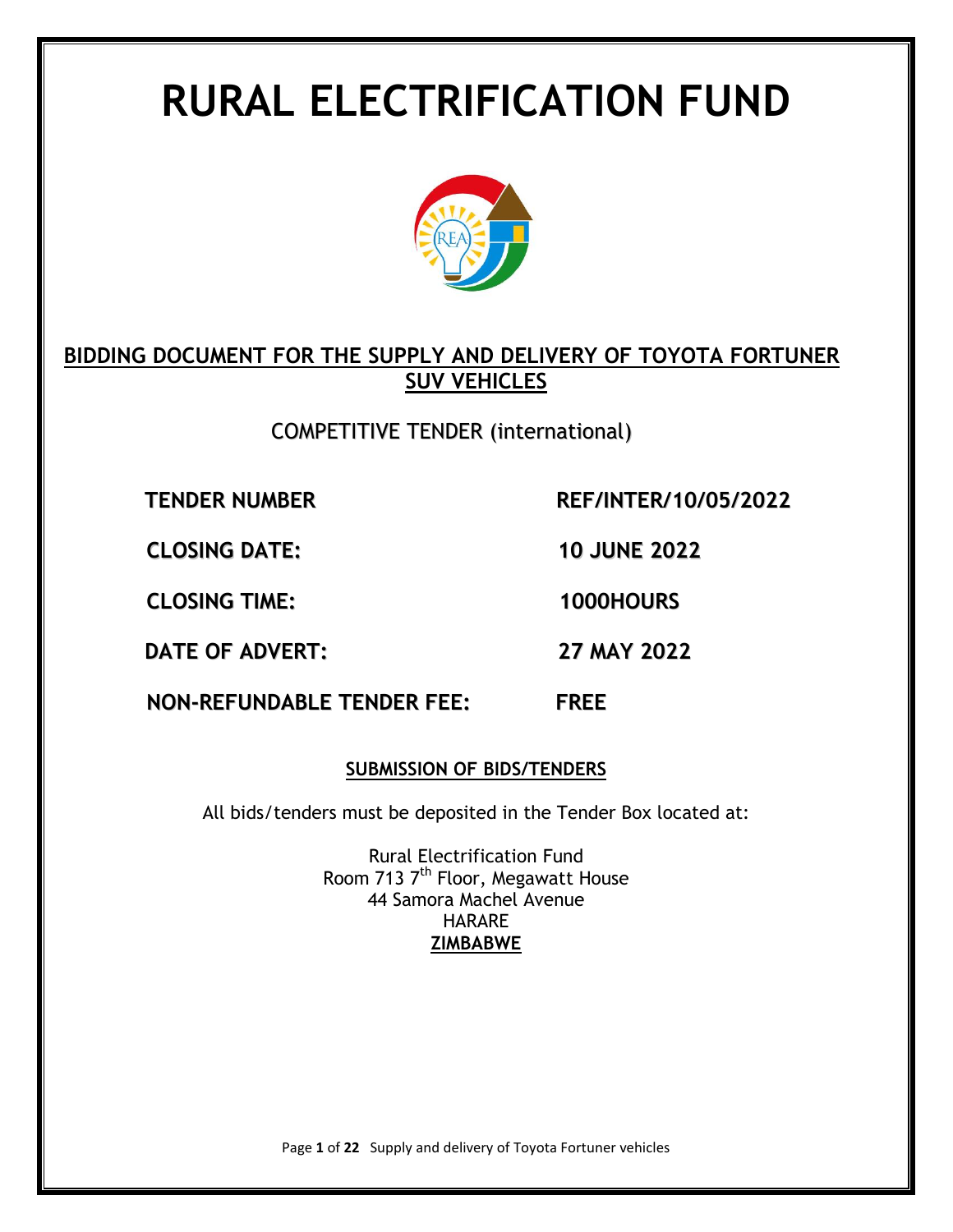# **RURAL ELECTRIFICATION FUND**



# DECLARATION BY THE ACCOUNTING OFFICER IN TERMS OF SECTION 19(2)(C) OF THE PUBLIC PROCUREMENT AND DISPOSAL OF PUBLIC ASSETS REGULATIONS,2018.

# TENDER NUMBER: REF/INTER/10/05/2022

# TENDER DESCRIPTION- SUPPLY AND DELIVERY OF TOYOTA FORTUNER SUV VEHICLES

#### **DECLARATION**

The procurement for the tendered goods/items is based on neutral and fair technical requirements and bidder qualifications.

## **Signed**

**.............................** J.V MASHAMBA **CHIEF EXECUTIVE OFFICER**

Page **2** of **22** Supply and delivery of Toyota Fortuner vehicles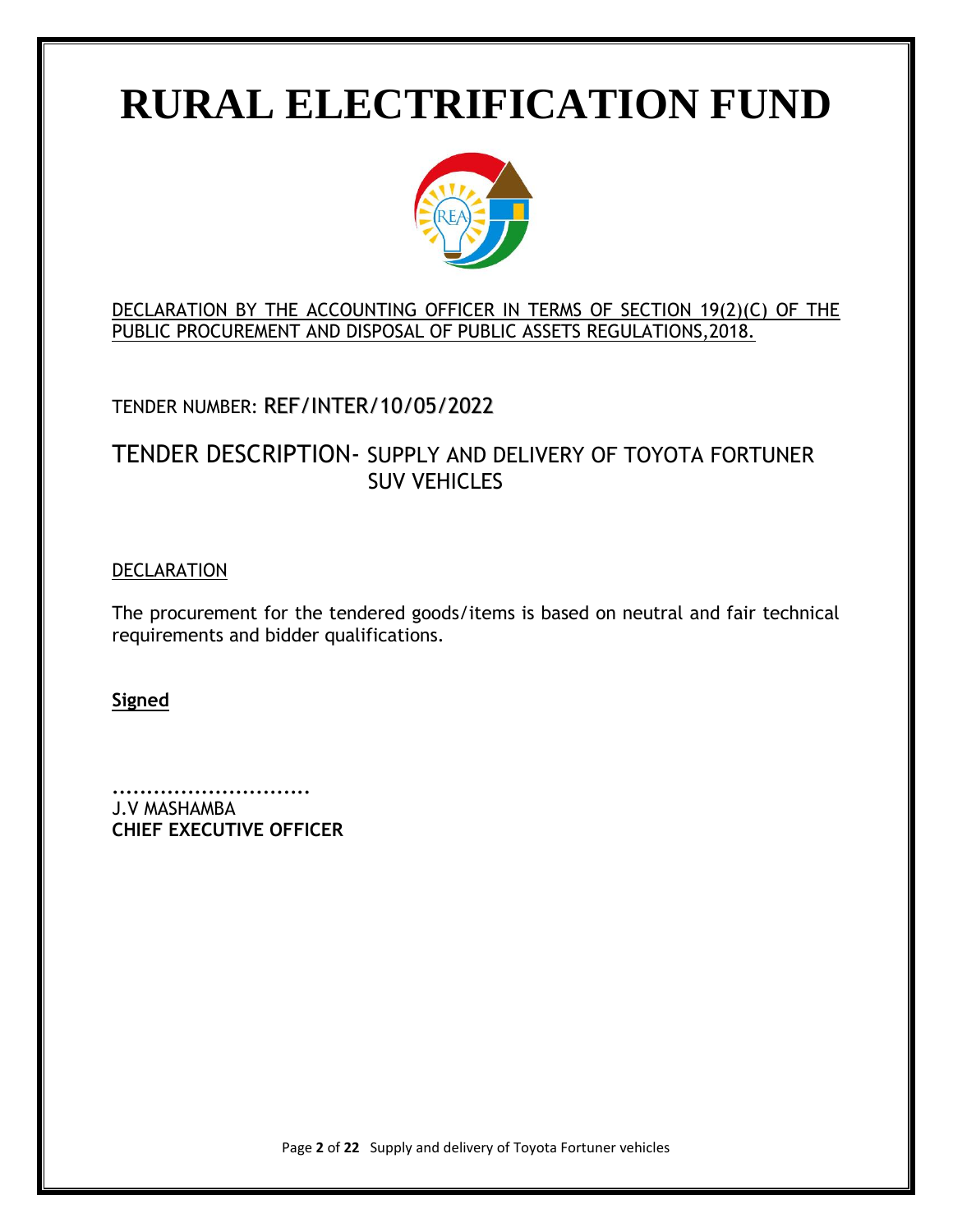# **CONTENTS PAGE**

| 1.0 Scope of Supplies                  |    |
|----------------------------------------|----|
| 2.0 Terms and Conditions of the Tender |    |
| 3.0 Evaluation Criteria                | 8  |
| 4.0 Financial Information              | 10 |
| 5.0 Tender Award                       | 10 |
| 6.0 Contacting the Purchaser           | 11 |
| 7.0 Confidentiality                    | 11 |
| 8.0 Corrupt or fraudulent practices    | 11 |
| 9.0 Submission of Bids                 | 11 |
| 10.0 Technical Requirements            | 13 |

 Annexure 1: Declaration of Corrupt or Fraudulent Practices Form Annexure 2: Letter of Tender Form Sample

Page **3** of **22** Supply and delivery of Toyota Fortuner vehicles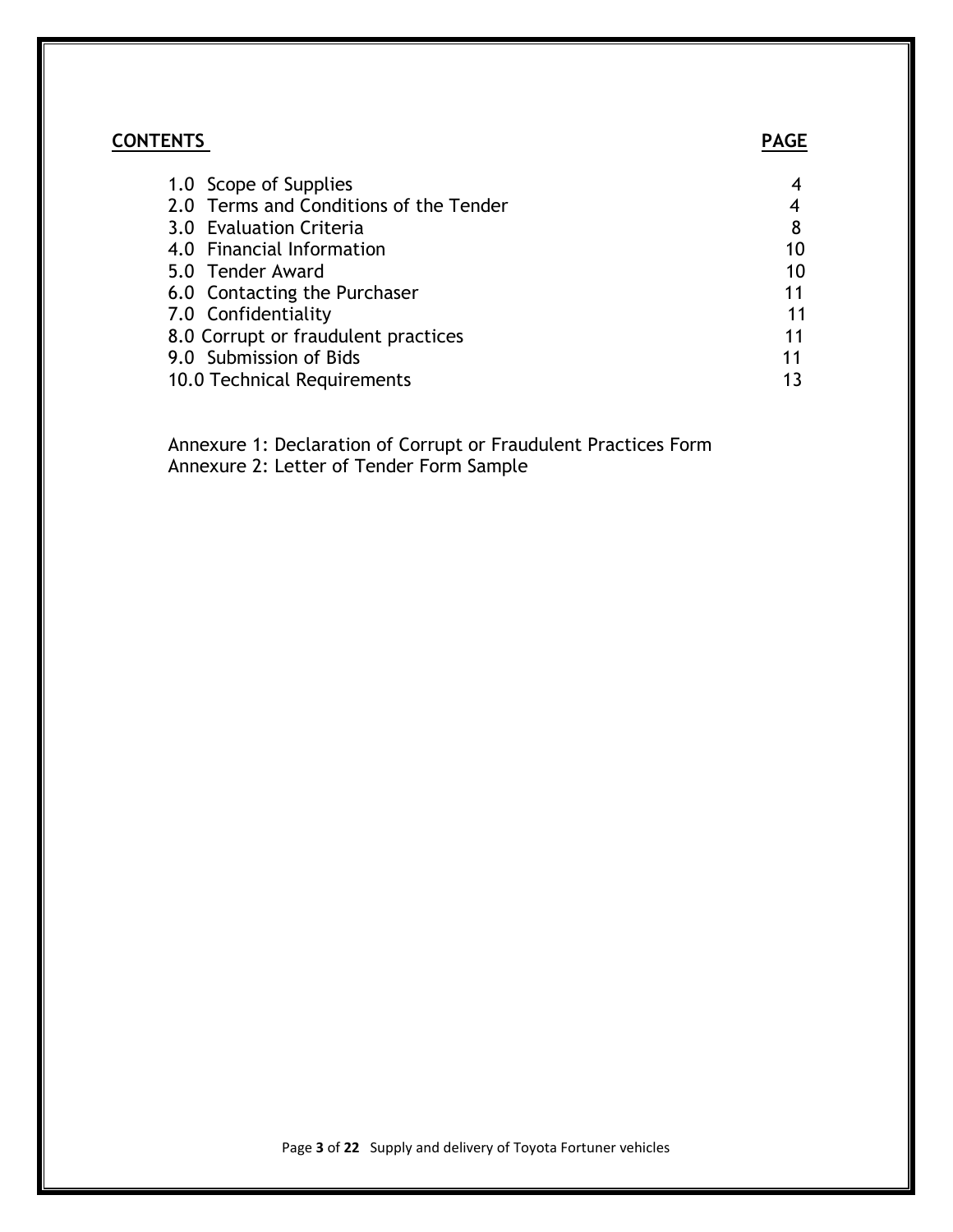# **1.0 SCOPE OF SUPPLIES**

This document is a Bidding Document (BD) for the Supply and Delivery of the following:

| Lot No | Description of goods                                                  |  |
|--------|-----------------------------------------------------------------------|--|
|        | Toyota Fortuner SUV 4X4 Vehicles 2.8 G.D - 6 VX AT, 4 x 4 (D 4D)      |  |
|        |                                                                       |  |
|        | Toyota Fortuner SUV 4X4 Vehicles 2.8 GD6, Top end specification 4 x 4 |  |

The Technical Specifications are as shown in technical specifications section of this document.

## **2.0. TERMS AND CONDITIONS TO BE OBSERVED IN TENDERING**

## **2.1 Terms and conditions**

The tender and any contract shall be governed by the Public Procurement and Disposal of Public Assets Act (Cap 22:23) and the Public Procurement and Disposal of Public Assets Regulations,2018. Orders will be placed by and/or contracts entered into by and between the Rural Electrification Fund(REF) and the successful bidder after approval of the tender in whole or in part by Rural Electrification Fund (REF). REF shall not accept any liability for any order/contract(s) which does not bear the authentic signature of anyone of the authorized signatories at the time of placement of the order/contract. The authorized signatories are the Executive Director Finance, and the Chief Executive.

The Tenderer must acquaint himself/herself with the "**Terms and conditions to be observed in tendering"**. The Purchaser shall not be responsible for any misunderstanding of incorrect information however obtained except information given in writing by the Purchaser.

## **2.2 Cost of Tender**

Bidders shall bear all costs associated with the preparation and submission of their bids.

REF will be not responsible or liable for any such costs incurred by the bidders, regardless of the outcome of the Tender Process.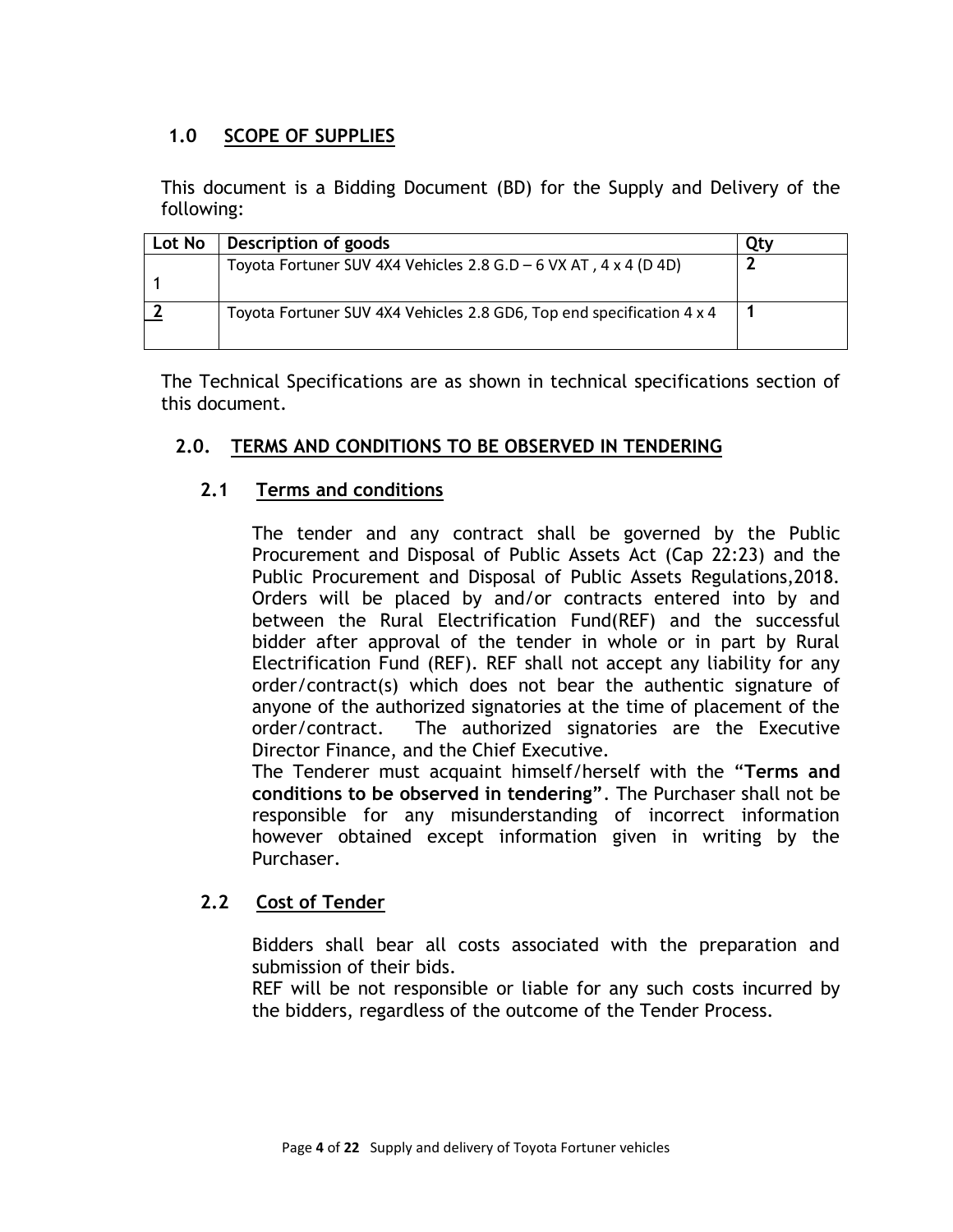# **2.3 Tender Documents**

Suppliers are expected to examine carefully the whole tender document. Failure to furnish all the information required in the bid document or submission of Tender not substantially responsive to the said document in every respect will be at the Supplier's risk and will result in the rejection of the bid.

# **2.4 Tender Queries and Clarifications**

All queries regarding the tender shall be forwarded by the bidder in writing on duly signed company letterhead and emailed to ALL of the following email addresses: kchinembiri@rea.co.zw; tshumba@rea.co,zw and buyer1@rea.co.zw , not less than five(5) working days from the closing date of the tender. Clarifications/Responses pertaining to the queries received shall be uploaded on REF website address www.rea.co.zw on the notice board page. It shall be the responsibility of bidders to continuously check the website for such clarifications/quiry responses. If a prospective tenderer sends a query less than the stated days above, the query may not be responded. Any neglect, delay or failure on the part of the Tenderer to obtain additional information on the above or any other matters, which the tenderer considers necessary, shall not relieve him/her from responsibility as a Tenderer. Only bidders facing challenges in receiving responses to their quiries may call the Procurement Administrator on 0719 409 691.

# **2.5 Tender Responses**

Suppliers wishing to respond to the tender must submit three (3) copies of their responses, deposit a sealed envelope in the Tender Box situated at:

> Rural Electrification Fund Room 713 7<sup>th</sup> Floor, Megawatt House 44 Samora Machel Avenue Harare Zimbabwe

By not later than 10.00am on the advertised closing date. Prospective suppliers may attend the opening of tender at Megawatt House,  $7<sup>th</sup>$  Floor on the above closing date and time.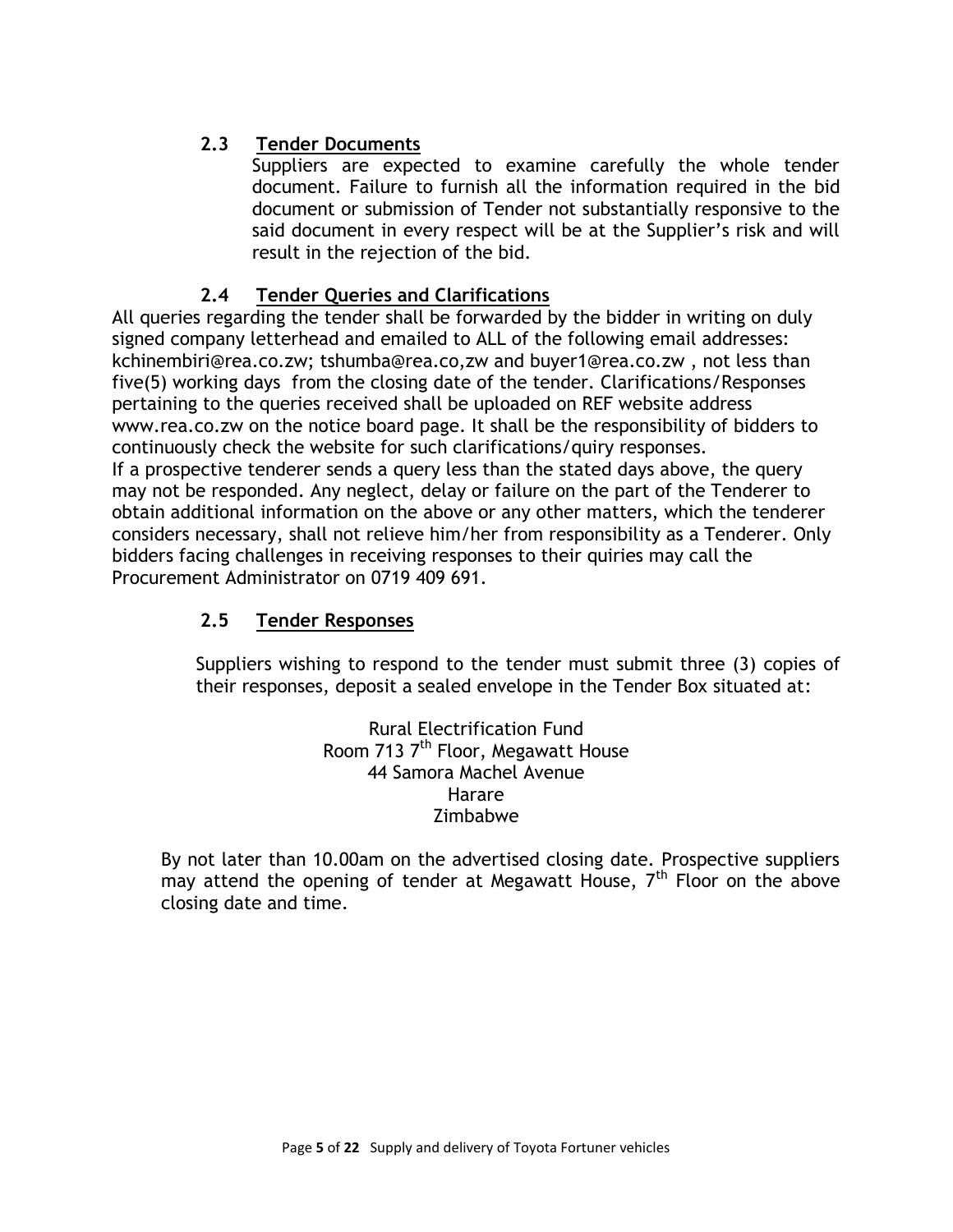# **2.6 Amendment of Tender Documents**

At any time prior to the deadline for the submission of the tenders, Rural Electrification Fund may for any reason whether at its own initiative or response to a clarification requested by a prospective supplier modify the tender document by amendment(s). Such amendment(s) will be notified in writing or by e-mail to all prospective suppliers, who have purchased the tender documents and these amendments will be binding on them.

In order to afford the supplier reasonable time in which to take the amendment(s) into account in preparing their tenders, Rural Electrification Fund may, extend the deadline for submission of tenders.

# **2.7 Language**

The tenders and all relevant correspondence and documents exchanged between the Seller and Purchaser shall be written in English language.

# 2.8 **Tender Validity Period**

**Tender validity period** is the **period** in course of which the supplier is bound by the **tender**, in relation to its content and conditions offered (price, execution time, guarantee, etc).Tender prices shall remain valid and fixed for a minimum of ninety days (90) days period after the deadline from the date of submission of the tender. Bidders must state clearly in writing the price validity of their bid document.

# **2.9 Payment Terms and Conditions**

Rural Electrification Fund shall pay the winning bidder in local currency only within 21 days after delivery, inspection and acceptance of the delivered goods. Any other payment terms and conditions resulting in Rural Electrification Fund paying a deposit or advancing payment such bidders must state ability to secure a bank guarantee from a registered commercial bank acceptable to REF equal to the amount to be advanced. The bank guarantee must be provided within two weeks of contract signing.

Bidders are therefore requested to clearly state payment terms and conditions in the bid document.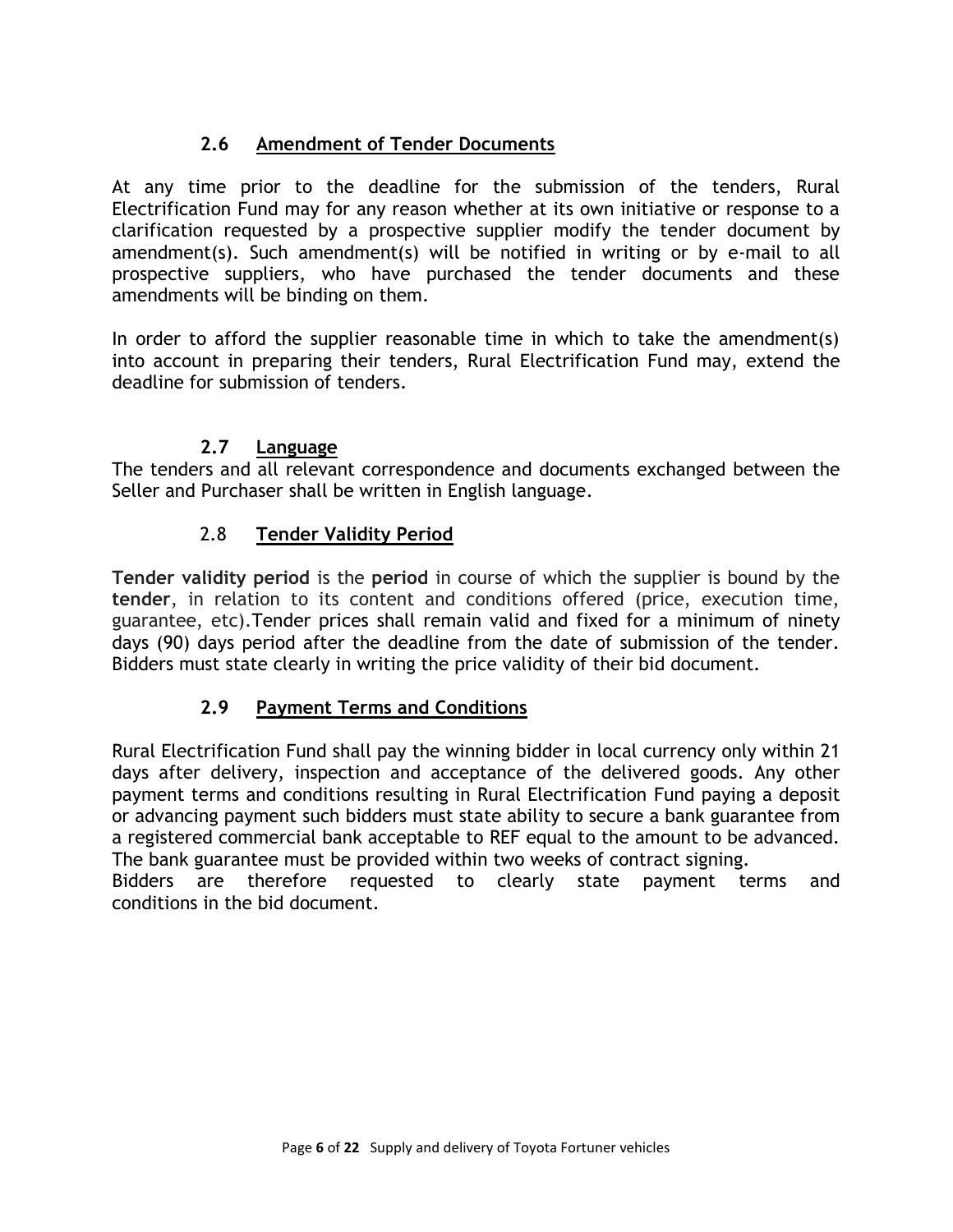# 2.10 **Errors of Extension or addition**

The Rural Electrification Fund reserves the right to adjust arithmetical errors in the bid total price. Any adjustments made by the Rural Electrification Fund to a bid total price will be stated to the bidder prior to the acceptance of the bid, and will be made on the basis that the unit price is taken as correct and all extensions and additions will be adjusted accordingly.

In such cases the effect will be that the total amount of the bid will be altered so that this amount agrees with the amount arrived at after the errors of extension or additions have been corrected

# **2.11 Penalties/Liquidated damages**

The purchaser shall without prejudice to its other remedies under the contract, deduct from the contract price, as liquidated damages, sum equivalent to 0.5% of contract price of the delayed goods for each week of delay until actual delivery, up to a maximum of 10% of the tender sum.

# **2.12 Delivery Period**

The successful bidder is expected to deliver the goods within the delivery period stated in the `bid document from the date of the Purchase Order. The delivery period must be stated in weeks. In the event that goods will be delivered in different consignments, delivery schedule must be provided together with the bid. The delivery address is as follows: The delivery address is Rural Electrification Fund (REF) Central Stores No.22A James Martin Road Lochinvar Harare, Zimbabwe. REF reserves the right to reject the right to reject any deliveries or products that do not meet the specifications provided in this tender.

# **2.13 Company Profile**

The company profile to include financial details such as Banking Institution Name: Branch; Town/City; Bank Account Number; Type of Account; Account Holder Name; and Sort/Swift Code. VAT registered companies to provide vat number. Provide full name of a person who is authorized to sign for and behalf of the company, cell phone number, email and physical address. Submit at least three (3) Trade Reference letters from customers where similar services where provided or goods supplied.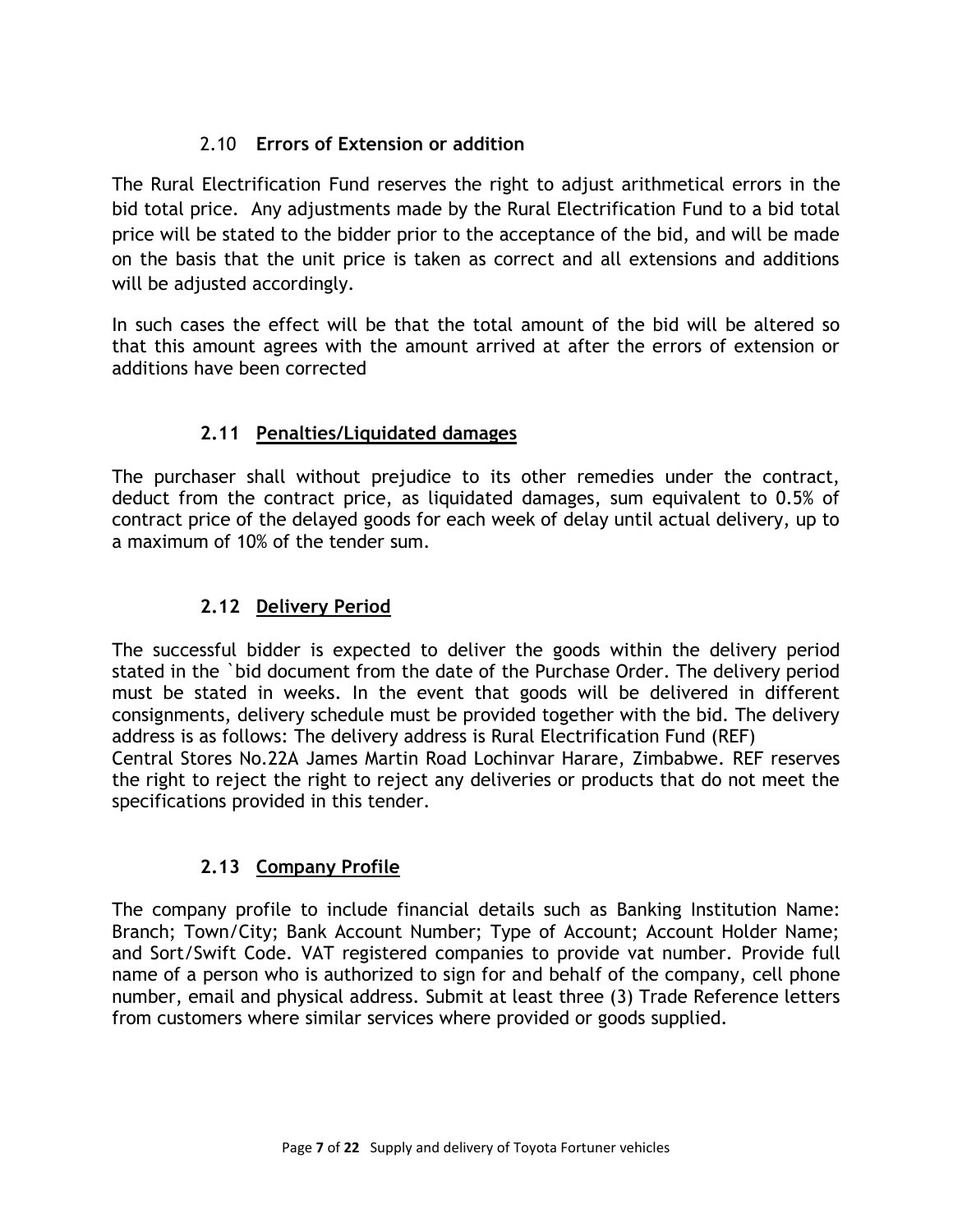# **2.14 Bid Preparation**

The bid shall be prepared in indelible ink. Bids must be properly spirally bound. A clearly labeled table of contents with correct page numbers or index must be provided on the second page of the bid document. Company name, tender number, tender description, closing date must be displayed on the cover page of the bid document.

# **2.15 Bid Bond/Security**

Bidders must submit a refundable Bid Security of ZW\$400,000.00 valid for 90 Days, together with their bid in line with Section 26 of the Procurement Regulations (S.I.5) of 2018). The Bid Security shall be payable using the below Options: Option 1.....................................A certified Bank Cheque Option 2.....................................A Bank Guarantee Option 3.....................................A Cash Deposit to the PRAZ

**If Option 3 is chosen bidders must also submit proof of payment to Procurement Regulatory Authority of Zimbabwe (PRAZ) of non-refundable cash bid bond establishment fee of ZW\$60,000.00(local bidders) and USD750.00(foreign bidders) in line with Part IV of the Procurement Regulations (S.I.5 of 2018) as amended. Failure to comply with the above will lead to automatic disqualification.**

2.16 The tender is subject to review by Special Oversight Committee(SPOC)in terms of section 54 of the Public Procurement and Disposal of Public Assets Act. Accordingly, Bidders should pay non-refundable administration fees of ZW\$30,000.00(local bidders) and USD400.00 (foreign bidders) payable to the Procurement Regulatory Authority of Zimbabwe (PRAZ).Proof of payment must be submitted together with the Bid. Bidders must attach proof of payment for the SPOC as required.

# **2.17 Contract Administration Fee Payable by Contractors**

Bidders are advised that the winning bidder may be required to pay contract administration fees to PRAZ in line with Statutory Instrument (S.I) 299 of 2021 PART VI. Bidders must ensure they study the fees structure on the S.I for their information.

## **2.18 Companies owned by same person**

No bidder may submit more than one bid, either individually or as a joint venture partner in another bid, except as a subcontractor and a conflict of interest will be deemed to arise if bids are received from more than one bidder owned, directly or indirectly, by the same person.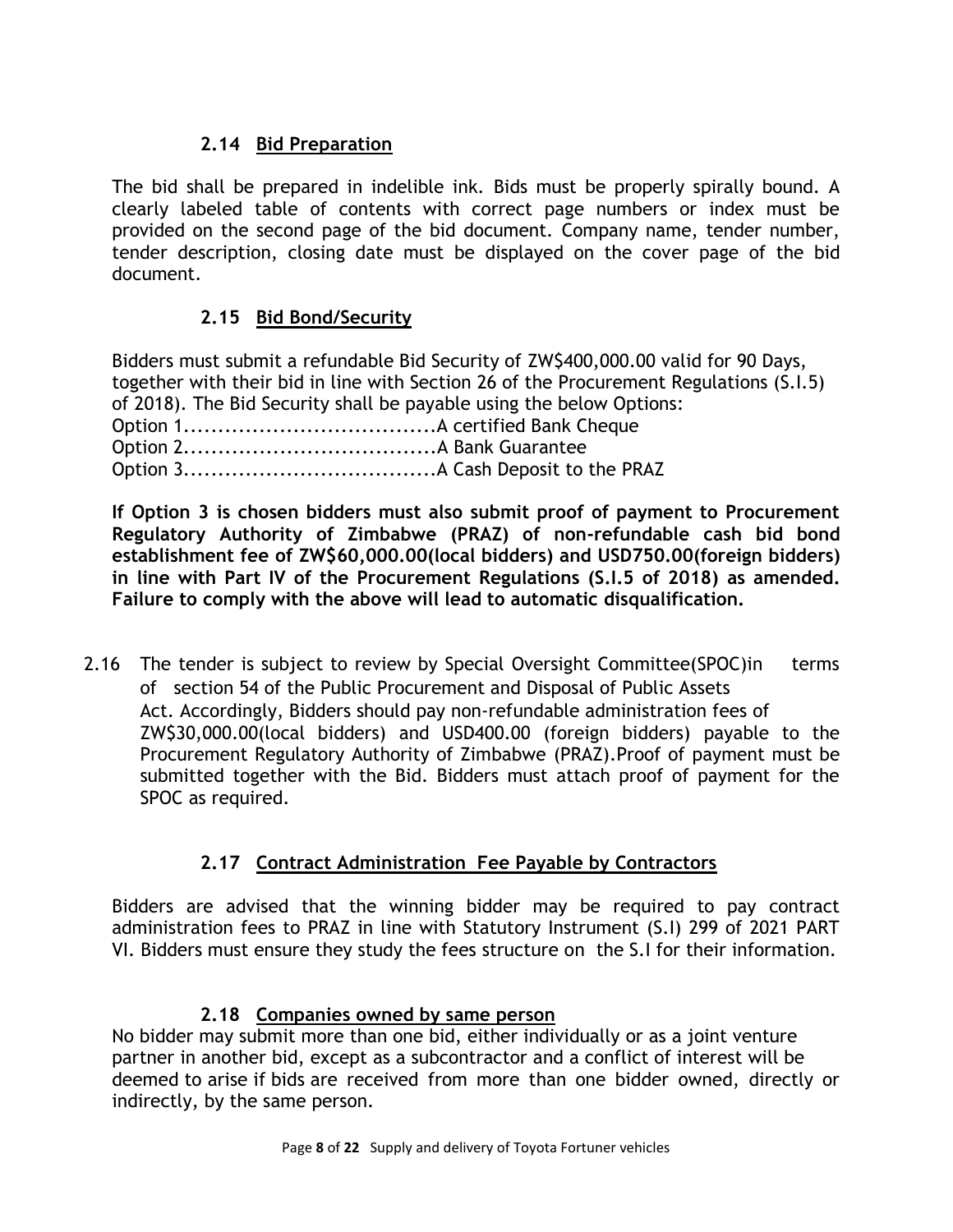# **3.0. EVALUATION CRITERIA**

The evaluation criteria of the tender shall include the below listed requirements. Bidders who fail to comply with any of the clauses below shall be disqualified from the tender in terms of the PPDPA.

- 3.1 Compliance to technical specifications. Bidders must fully comply with the technical specifications provided on clause 11 of the Bidding Document.
- 3.2 Price-bidders must state their pricing in the following format. REF may reject bids that do not comply with the pricing format below :

| Lot<br>No. | <b>Description</b><br>of<br>goods                                                     | Qty          | Price<br>Unit<br><b>VAT</b><br>Excl<br>local<br>and<br>costs<br>component<br>USD\$ | Local<br>costs<br>component<br>per Unit VAT<br>Incl USD\$ | price<br><b>Total</b><br>unit  <br>per<br><b>Including</b><br>VAT USD\$ | <b>Bid</b><br><b>Total</b><br>price USD\$ |
|------------|---------------------------------------------------------------------------------------|--------------|------------------------------------------------------------------------------------|-----------------------------------------------------------|-------------------------------------------------------------------------|-------------------------------------------|
|            | Toyota Fortuner<br>SUV 4X4<br>Vehicles $2.8$ G.D $-6$<br>VX AT, $4 \times 4$ (D 4D)   | $\mathbf{2}$ |                                                                                    |                                                           |                                                                         |                                           |
|            | <b>Toyota Fortuner</b><br>SUV 4X4 Vehicles<br>2.8 GD6, Top end<br>specification 4 x 4 |              |                                                                                    |                                                           |                                                                         |                                           |

## *NOTE*

- **REF shall pay the vehicle manufacturer cost component in USD\$ currency including the import duty. However the winning bidder shall be paid the local cost component in local currency(ZW\$) at the prevailing interbank rate.**
- **REF shall only pay the import duty and taxes but the seller shall meet the cost of import clearing formalities.**
- Bidders who are not VAT registered must not fill in the VAT column.
- All bidders should quote using the above format and failure to do so may lead to disqualification of the bid.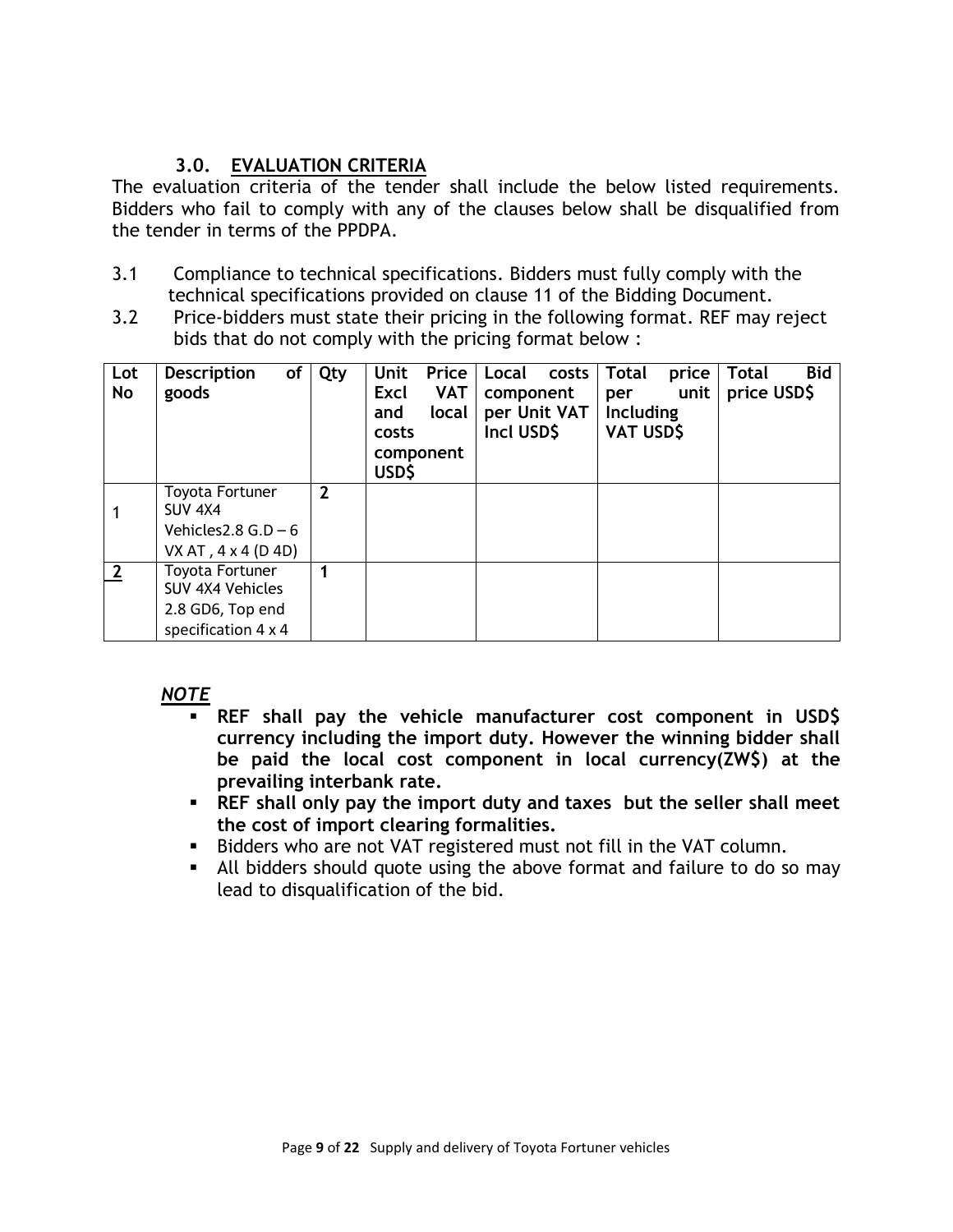- 3.3 Bidders must attach the following documents without fail.
	- A Certificate of Incorporation in terms of the Companies Act (Chapter 24.03).
	- or equivalent registration document in country of residence.
	- CR14- indicating names and addresses of the directors and their shareholding Structure.
	- CR 6 Form -principal place of business
	- Proof of registration with Zimbabwe Revenue Authority (ZIMRA) in the form of a valid current tax clearance certificate ITF 263 and VAT registered companies in addition to submit VAT Certificate.
- 3.4 Bidders must state the required payment terms. REF favors payment after delivery, however where bidders require pre-delivery payment they must state ability to secure a bank guarantee from a registered commercial bank acceptable to REF equal to the amount to be advanced. The bank guarantee must be provided within two weeks of contract signing. Bidders must state without fail.
- 3.4 The winning bidder must be prepared to accept the following payment terms:
	- REF shall pay the manufacturer in USD\$ currency including the import duty. However the winning bidder shall be paid the local component in local currency at the prevailing interbank rate.
- 3.6. The winning bidder MUST register the vehicles in the name of REF before delivery.
- 3.7. The bidder MUST attach letter of agency/dealership from the manufacturer of the Toyota Vehicles without fail.
- 3.8. Delivery term shall be DDP (2000).This means the bidder/seller shall bear the costs such as import formalities transit insurance(risk) until delivery at the stated point of delivery-**Bidders MUST state that the delivery term shall be DDP (2000) without fail.NOTE that REF shall meet the cost of import duties and taxes.**
	- 3.9. Proof of payment of SPOC Fees-Bidders must attach proof of payment of SPOC fees as stated on clause 2.16 of this bidding document without fail.
	- 4.0 Bidders must attach proof of compliance with the bid bond requirements as per clause 2.15 of the RFP without fail. Failure to comply will result in disqualification of the bid.
	- 4.1 Delivery period. REF requires the winning bidder to supply the full order within a period of 6 weeks from the date of contract signing. Bidders must state their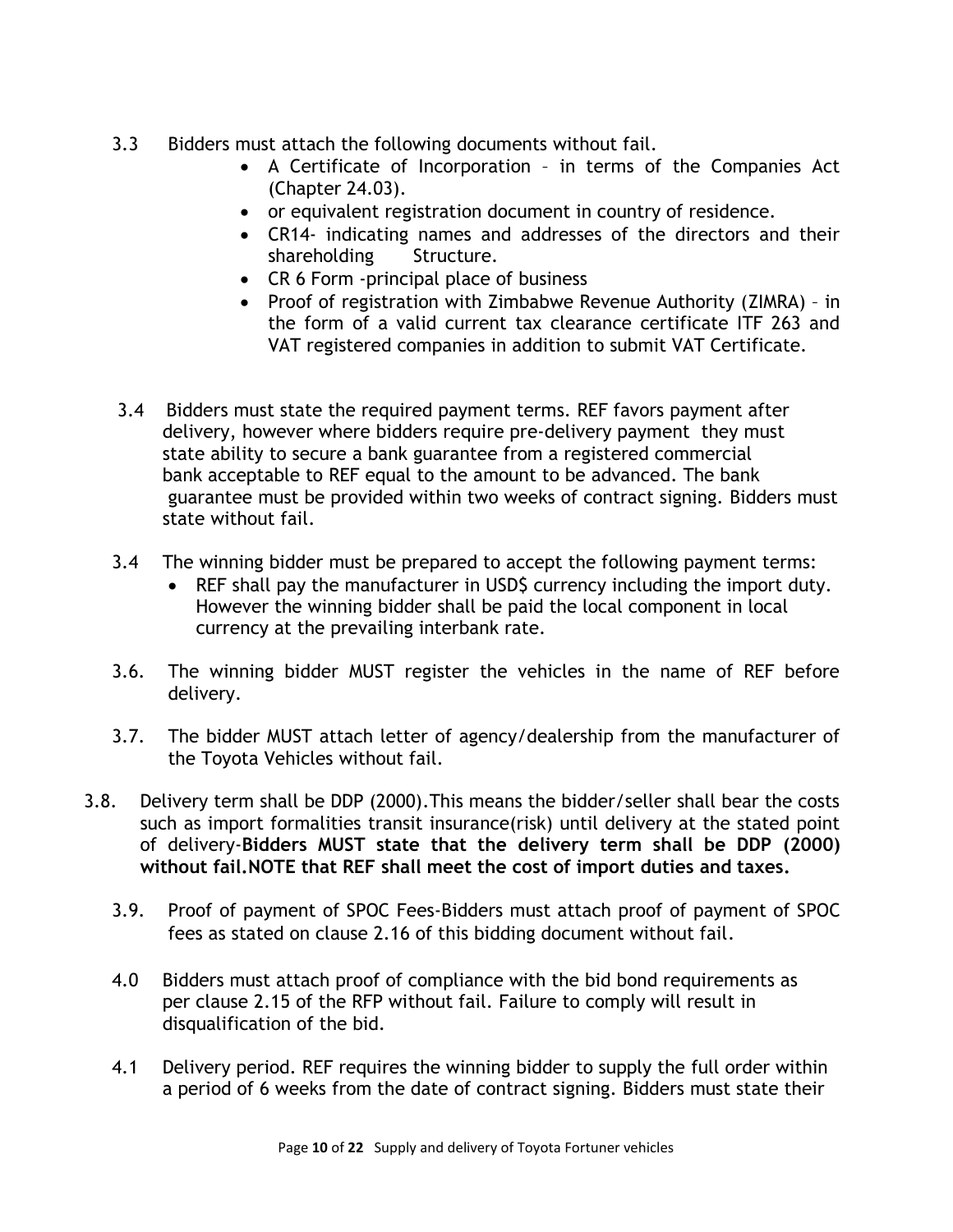capacity to deliver within a period of twelve weeks as required.

- 4.2 Reference letters-Bidders must attach at least two **reference letters** from companies where the bidder has supplied similar motor vehicles over the past two years.
- 4.3 Proof of registration with the Procurement Regulatory Authority of Zimbabwe(PRAZ) in the category of vehicle sales-Bidders must attach proof of PRAZ registration in the category of vehicle sales only.
- 4.4 Bid validity of a minimum of 90 days is required and must be clearly stated.
- 4.5 The required vehicle colours are as follows: White Pearl Chrystal Shine, Sparkling Black Crystal Shine and Grey Metallic. Bidders must state the vehicle colours in the bids without fail.
- 4.6 Warranty period- Bidders are required to state the standard warranty period for the Toyota vehicles to be supplied without fail.
- 4.7 Tenders must be submitted in three (3) copies and the ORIGINAL" copy must be clearly marked.
- 4.8 The Bidders must submit the bid with a duly filled in and signed Declaration on Non-Engagement in Corrupt or Fraudulent Practices Form Annexure 2.
- 4.9 The bidder must submit with the bid a duly filled in and signed attached Form of Tender Annexure 3.

# **4.0 FINANCIAL INFORMATION**

 All prices must be inclusive of delivery costs and any other duties and taxes payable by the supplier. The delivery address is Rural Electrification Fund (REF) Central Stores No.22A James Martin Road Lochinvar Harare, Zimbabwe. All VAT registered supplier must show VAT separately in their bid.

# **5.0 AWARD CRITERIA**

REF intends to award the tender to the lowest priced bidder to specification who hold the vehicles **ex-stock.** Where a winning bidder holds less-than the tender quantity ex-stock , REF may award the tender to more than one bidders who hold the vehicles ex-stock until the tender quantity is fulfilled.

Bidders who hold the vehicles ex-stock must state that they hold the vehicles ex stock without fail and the quantity held in stock.

REF reserves the right to visit bidders and inspect the vehicles stated as EX-STOCK and findings by the visiting team shall be used for evaluation of this tender. **NB:**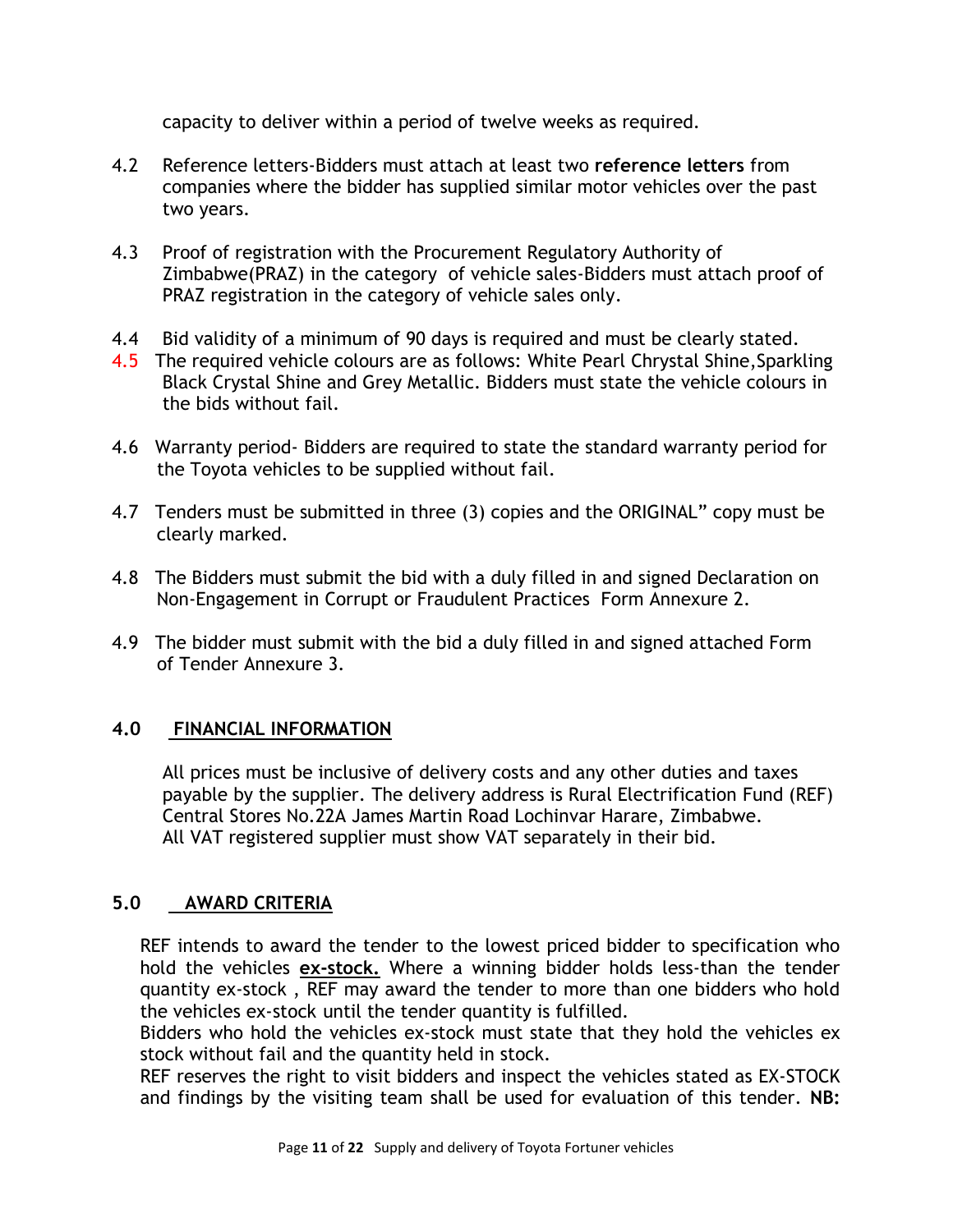**BIDDERS WHO FALSELY CLAIM TO HOLD STOCK MAY BE DISQUALIFIED FROM THE TENDER PROCESS.** Bidders are allowed to quote for the full or part tender quantity.

However REF may award the tender the tender to bidders who do not hold stock under the following conditions:

- Where non of the bidders hold the vehicles ex stock.
- Where the bidders who hold the vehicles ex-stock have quoted unreasonably high prices.
- When the bidders who hold the vehicles ex-stock are non-compliant to the tender requirements.

#### **6.0 CONTACTING THE PURCHASER**

Any effort by the bidder to influence REF in the tender evaluation, tender comparison, and contract award or order placement decisions will result in the rejection of the bidder's bid.

#### **7.0 CONFIDENTIALITY**

After the public opening of tenders, information relating to the examination, clarification, evaluation and comparison of tenders and recommendations concerning the award of the contract shall not be disclosed to bidders or other persons not officially concerned with such process until the award of contract is announced. **No bidder shall contact the Purchaser on any matter relating to his** tender, from the time of the tender opening to the time the tender is awarded. Any bidder in possession of confidential tender information will be obliged to reveal the source of information and/or face disqualification of his/her tender.

## **8.0 CORRUPT OR FRAUDULENT PRACTICES**

 Rural Electrification Fund requires that Tenderers observe the highest standard of ethics during the procurement process and execution of contracts. A tenderer shall sign and submit together with the bid the attached form (Annexure 2), that states that she/he has not or will not be involved in corrupt or fraudulent practices.

 Rural Electrification Fund will reject a proposal for award if it determines that the tenderer has engaged in corrupt of fraudulent practices in competing for the contract.A Tenderer who is found to have indulged in corrupt or fraudulent practices will be automatically disqualified**.**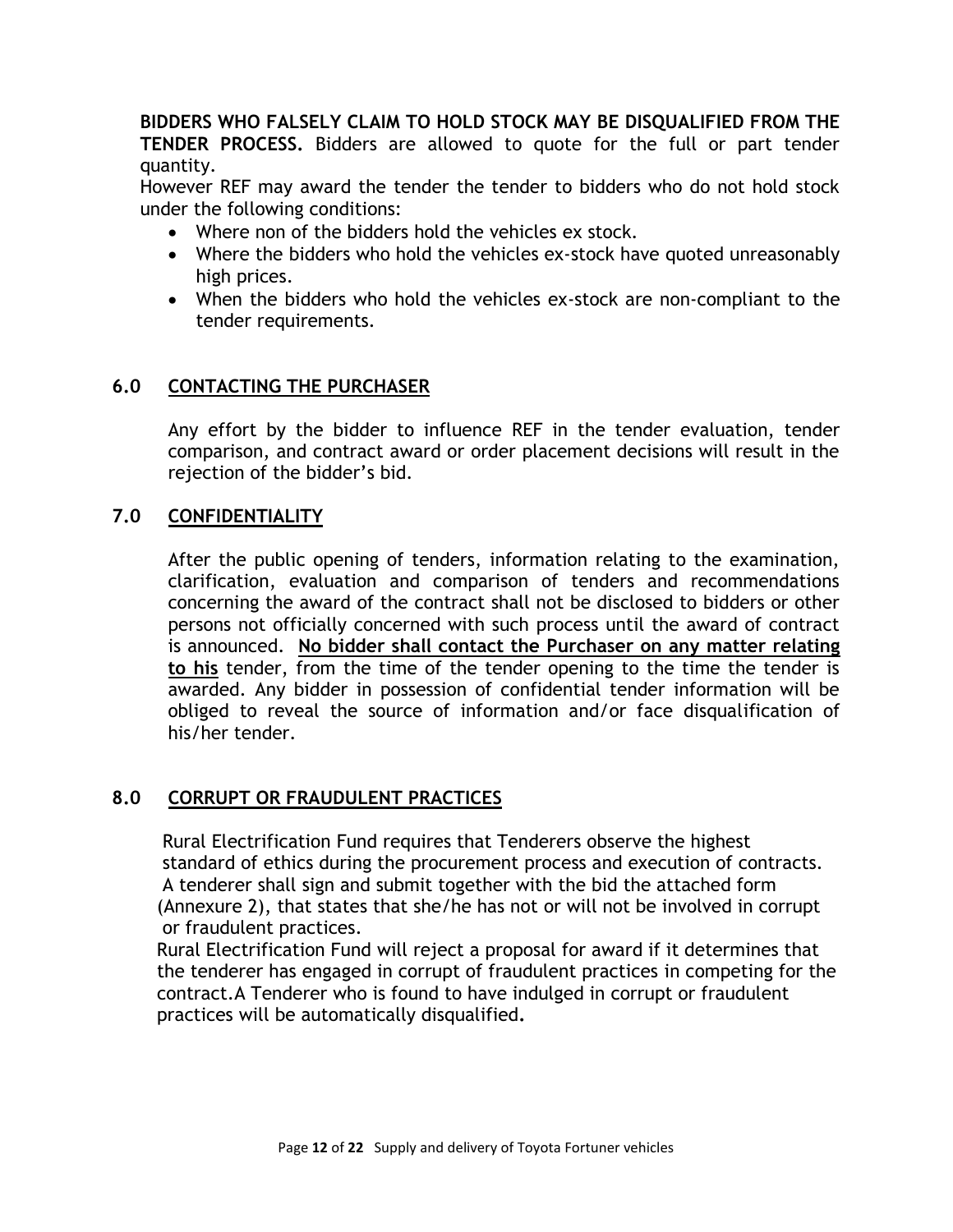#### **9.0 SUBMISSION OF BIDS**

- 9.1 The tender must be enclosed in sealed envelopes, endorsed on the outside with the advertised tender number, the closing date and description of tender and must be send by courier in time to be deposited or deposited in the Tender Box situated at, **Rural Electrification Fund, Room 713 7 th Floor Megawatt House, 44 Samora Machel Avenue, Harare,** before 10.00 hours on the closing date notified.
- 9.2 Tenders which are properly addressed to the Procurement Administrator in envelopes with the advertised tender number, the closing date and tender description endorsed on the outside are not opened until 1000 hours on the closing date.
- 9.3 **Note:** Tenders which are not received by 1000 hours on the closing date whether by hand or by courier will be treated as late tenders and will be rejected.
- 9.4 Tele-fax and e-mail bids are not accepted i.e. electronic bidding is not accepted.
- 9.5 Any tender submitted that does not fully comply with the above terms and conditions will be rejected without further consideration as will tenders received after the published closing date.
- 9.6 Bidders are required to adhere to the instructions regarding preparation and submission of tenders as those who do not comply will be disqualified.
- 9.7 Tenderers are free to attend and witness the public tender opening at the above captioned address. The opening ceremony shall be done on the tender closing date soon after the closing time.

#### 10.0 **RIGHT FOR ACCEPTANCE OR REJECTION OF ANY OR ALL BIDS**

*The Fund reserves the right to accept the whole or part of the tender. The Fund reserves the right to accept or reject any bid and to annul tendering process and reject all bids at any time prior to award of contract/order, without incurring any liability to the affected Tenderer(s) or obligations to inform the affected Tenderer(s).*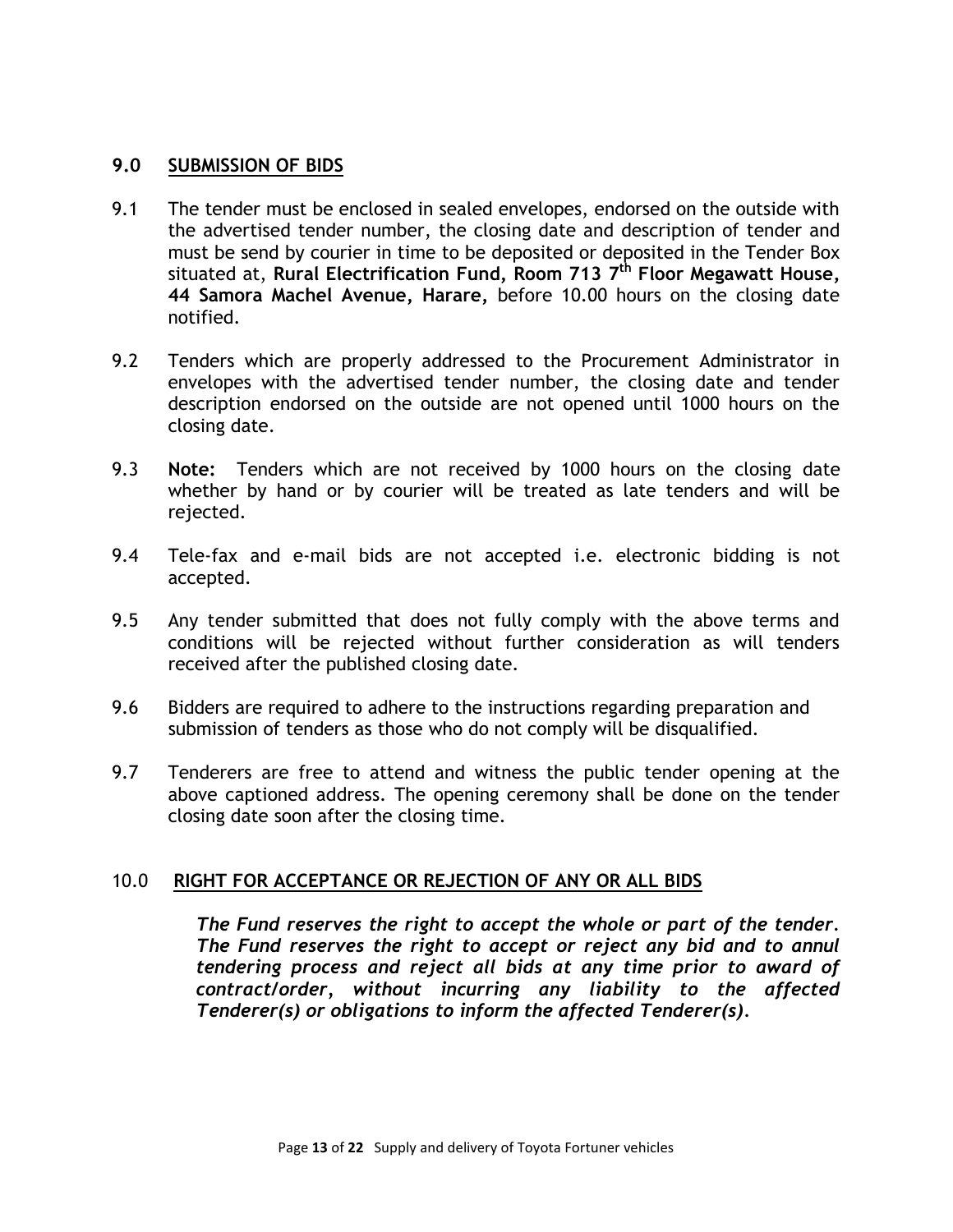# **11) DETAILED TECHNICAL SPECIFICATIONS**

NOTE: Bidders must clearly study and understand all the technical specifications provided for the vehicles and **MUST** complete the table below without fail. NOTE: Where there are immaterial variations between these technical specifications and the bid due to changes by the manufacturer of the vehicles,REF reserves the right to treat such variations as immaterial or not.

| <b>Specification Parameters</b>            | <b>Required Specification</b>                 | <b>Bidder's Specification. (Bidders must</b><br>state their product specifications in<br>this column without fail) |
|--------------------------------------------|-----------------------------------------------|--------------------------------------------------------------------------------------------------------------------|
| Year of Release For                        | 2022                                          |                                                                                                                    |
| <b>Engine</b>                              | $2.8 G.D - 6 VX AT$<br>$4 \times 4$<br>(D 4D) |                                                                                                                    |
| Grade                                      | Executive 4 x 4 /RM Auto                      |                                                                                                                    |
| Fuel                                       | <b>Diesel</b>                                 |                                                                                                                    |
| Power                                      | 206HP/150KW                                   |                                                                                                                    |
| <b>Engine Displacement</b>                 | 2755cc                                        |                                                                                                                    |
| Number of Cylinders                        | $\overline{4}$                                |                                                                                                                    |
| Valves per cylinder                        | $\overline{4}$                                |                                                                                                                    |
| Valve Configuration                        | <b>DDHC</b>                                   |                                                                                                                    |
| Torque                                     | 500NM                                         |                                                                                                                    |
| <b>Transmission</b>                        | Automatic transmission                        |                                                                                                                    |
| Gearbox                                    | 6 Speed                                       |                                                                                                                    |
|                                            |                                               |                                                                                                                    |
| <b>Technical</b>                           |                                               |                                                                                                                    |
| <b>ECO Driving indicator</b>               | Yes                                           |                                                                                                                    |
| ECO and power mode driving                 | Yes                                           |                                                                                                                    |
| <b>HAC Hill start assist</b>               | Yes                                           |                                                                                                                    |
| <b>EBS Emergency Brake Signal</b>          | Yes                                           |                                                                                                                    |
| <b>TSC Trailer Sway Control</b>            | Yes                                           |                                                                                                                    |
| <b>Pitch and Bounce Control</b>            | Yes                                           |                                                                                                                    |
| Follow me home lighting System             | Yes                                           |                                                                                                                    |
| Front and Rear Stabiliser                  | Yes                                           |                                                                                                                    |
| <b>Rear Differential lock</b>              | Yes                                           |                                                                                                                    |
| Panic Button on remote                     | Yes                                           |                                                                                                                    |
| Towing Capacity 3300kg (With<br>Brakes)    | Yes                                           |                                                                                                                    |
| Privacy Glass (Dark gray, rear<br>quarter) | Yes                                           |                                                                                                                    |
| Rain Sensor, automatic Wiper<br>Control    | Yes                                           |                                                                                                                    |

#### **LOT 1-TOYOTA FORTUNER 2022 PREFERED SPECIFICATION**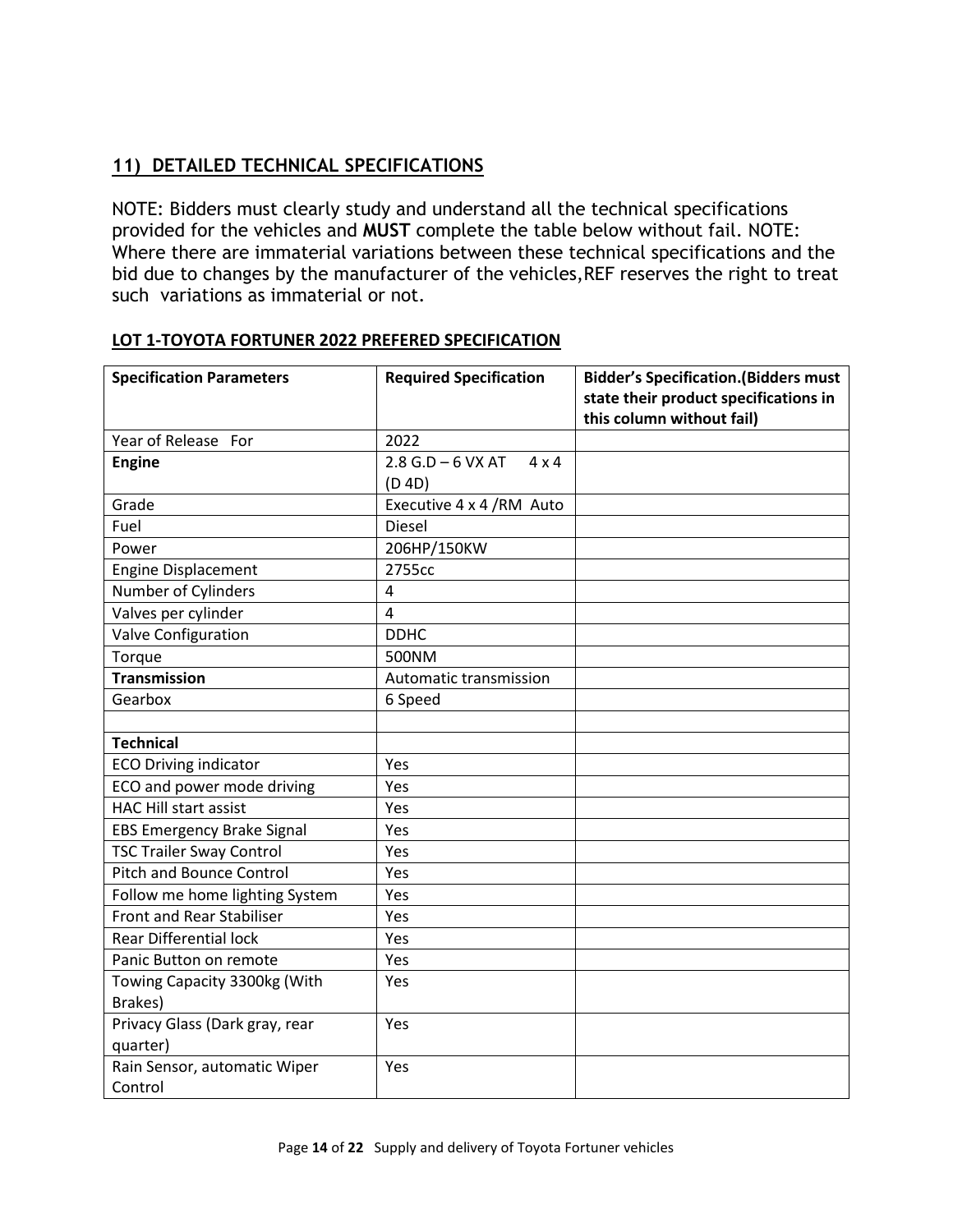| Vehicle Width 1.855mm                 | Yes                   |  |
|---------------------------------------|-----------------------|--|
| Height 4.7995mm                       | Yes                   |  |
| Ground Clearance 279mm                | Yes                   |  |
| Overall length 4.9795                 | Yes                   |  |
|                                       |                       |  |
| Suspension                            |                       |  |
| Front suspension                      | Double wishbone       |  |
| Rear suspension                       | Multi-link            |  |
|                                       |                       |  |
| <b>Wheels and tyres</b>               |                       |  |
| Alloy wheel size                      | 265/65R18             |  |
| Alloy spare tyre                      | Yes                   |  |
|                                       |                       |  |
| <b>Steering type</b>                  | <b>Power Steering</b> |  |
|                                       |                       |  |
| <b>Safety</b>                         |                       |  |
| ABS                                   | Yes                   |  |
| SRS Airbags (Driver, Passenger, side, | Yes                   |  |
| knee, Curtain)                        |                       |  |
| Vehicle stability control             | Yes                   |  |
| Child safety locks                    | Yes                   |  |
| Immobiliser and siren, ultrasonic     | Yes                   |  |
| sensor, alarm                         |                       |  |
| Headlamps                             | LED type              |  |
| LED fog lights                        | Yes                   |  |
| High mounted brake lights             | Yes                   |  |
| LSD - Auto limited Slip Differential  | Yes                   |  |
| LED Daytime running lights            | Yes                   |  |
| LED rear combination lamps            | Yes                   |  |
| Automatic headlamp levelling          | Yes                   |  |
| system                                |                       |  |
| Keyless entry and start               | Yes                   |  |
|                                       |                       |  |
| <b>Interior</b>                       |                       |  |
| Leather seats                         | Yes                   |  |
| Reverse camera                        | Yes                   |  |
| Downhill Assist Control               | Yes                   |  |
| Window jam protection                 | Yes                   |  |
| <b>Folding Rear Seats</b>             | Yes                   |  |
| <b>Auxiliary Inputs</b>               | Yes                   |  |
| Power Door lock (auto speed           | Yes                   |  |
| sensor)                               |                       |  |
| Microphone and microphone             | Yes                   |  |
| amplifier                             |                       |  |
| Steering wheel controls (audio, tele  | Yes                   |  |
| and voice)                            |                       |  |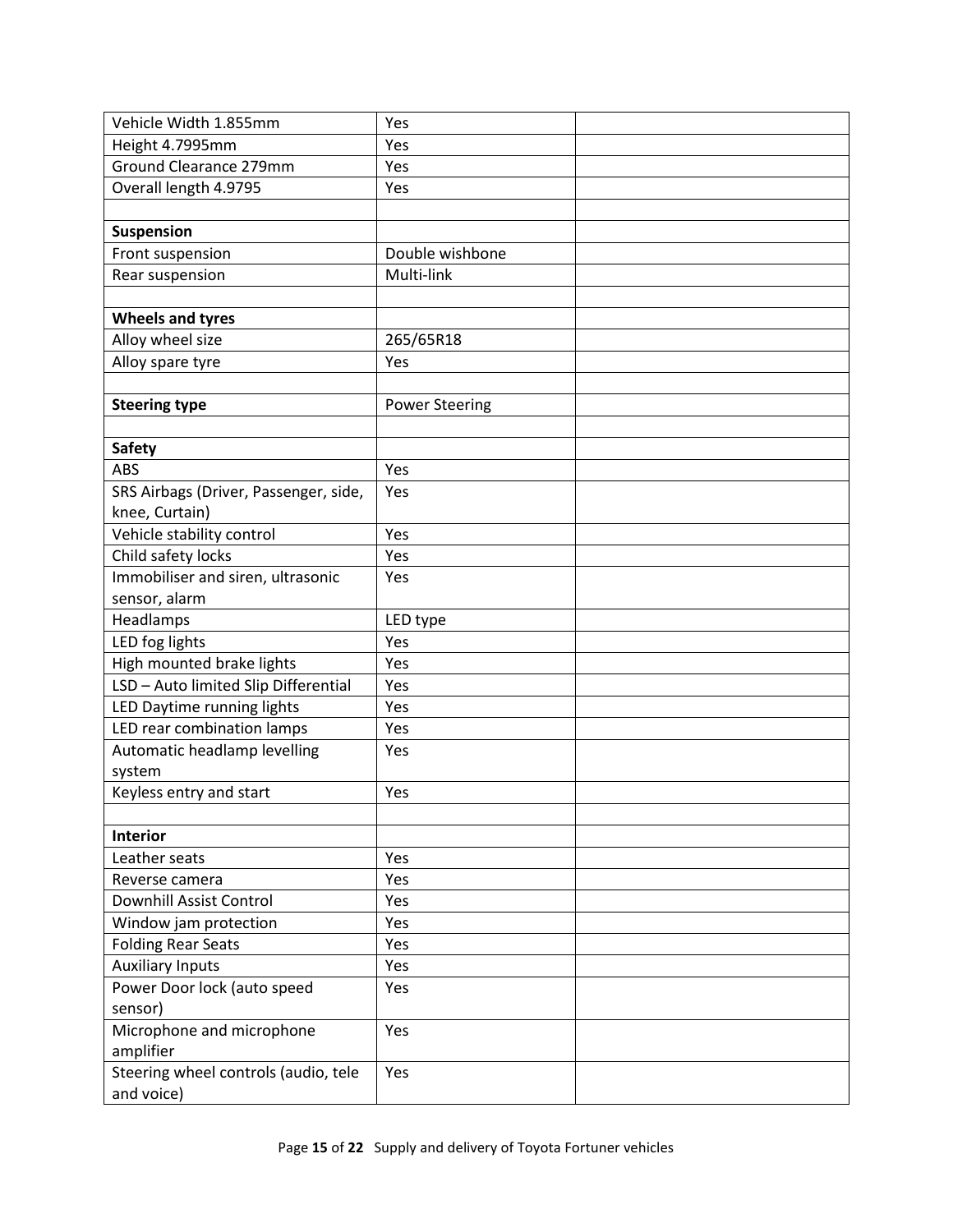| Paddle Shift on steering wheel                              | Yes                    |  |
|-------------------------------------------------------------|------------------------|--|
| 3 power sockets                                             | Yes                    |  |
| 9 Speakers                                                  | Yes                    |  |
| <b>Seating Capacity</b>                                     | $\overline{7}$         |  |
| Leather and Wood Steering wheel                             | Yes                    |  |
| Leather door trim                                           | Yes                    |  |
| <b>Manual Electrical Protection</b>                         | Yes                    |  |
| Multimedia touch screen 8"                                  | Yes                    |  |
| Automatic air conditioner                                   | Yes                    |  |
| Power seat adjustment for driver                            | Yes                    |  |
| Power windows (front and rear)                              | Yes                    |  |
| <b>Manual Electrical Steering lock</b>                      | Yes                    |  |
| Back door                                                   | Electronically powered |  |
| Fuel tank capacity                                          | 80 Litres              |  |
| Cruise control                                              | Yes                    |  |
|                                                             |                        |  |
|                                                             |                        |  |
|                                                             |                        |  |
|                                                             |                        |  |
| <b>EXTERIOR</b>                                             | Yes                    |  |
| <b>Power Adjustable Exterior Rear</b><br><b>View Mirror</b> |                        |  |
| Rear Window Wiper                                           | Yes                    |  |
| <b>Wheel Covers</b>                                         | Yes                    |  |
| Alloy Wheels                                                | Yes                    |  |
| <b>Centrally Mounted Fuel Tank</b>                          | Yes                    |  |
| Side Stepper                                                | Yes                    |  |
| <b>Outside Rear View Mirror Turn</b>                        | Ys                     |  |
| Indicator                                                   |                        |  |
| <b>Integrated Antenna</b>                                   | Yes                    |  |
| Roof Rail                                                   | Yes                    |  |
| Rear Brake Type                                             | Yes                    |  |
| Adjustable Headlights                                       | Yes                    |  |
| Front Brake Type                                            | Ys                     |  |
|                                                             | Yes                    |  |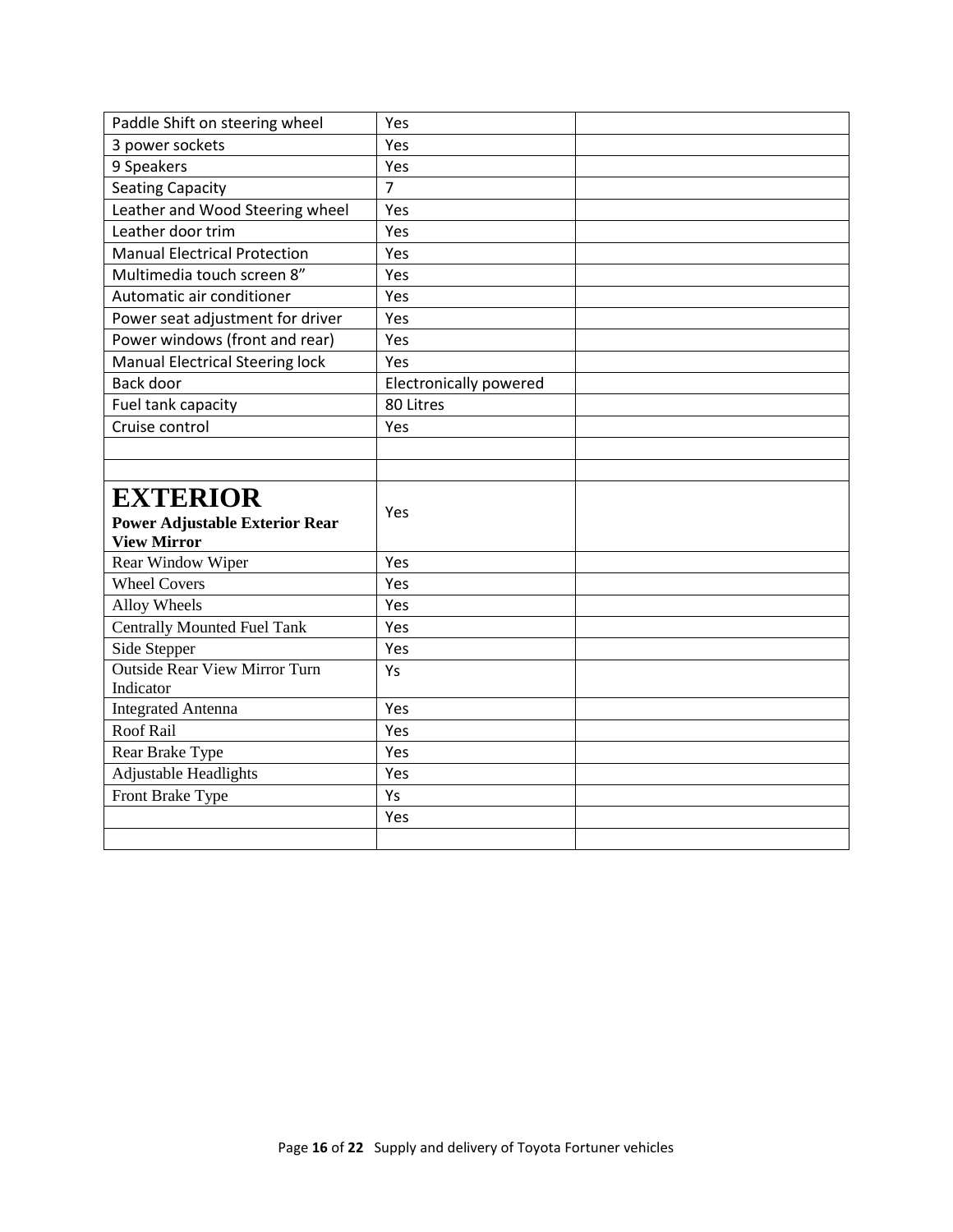# **LOT 2: TOYOTA FORTUNER 2022 PREFERED SPECIFICATION**

| <b>Specification Parameters</b>      | <b>Required Specification</b> | <b>Bidder's Specification. (Bidders must</b>                       |
|--------------------------------------|-------------------------------|--------------------------------------------------------------------|
|                                      |                               | state their product specifications in<br>this column without fail) |
| Year of Release For                  | 2022                          |                                                                    |
| <b>Engine</b>                        | 2.8 GD6, Top end              |                                                                    |
|                                      | specification 4 x 4           |                                                                    |
| Grade                                | Executive 4 x 4 /RM Auto      |                                                                    |
| Fuel                                 | <b>Diesel</b>                 |                                                                    |
| Power                                | 206HP/150KW                   |                                                                    |
| <b>Engine Displacement</b>           | 2755cc                        |                                                                    |
| Number of Cylinders                  | 4                             |                                                                    |
| Valves per cylinder                  | $\overline{4}$                |                                                                    |
| Valve Configuration                  | <b>DDHC</b>                   |                                                                    |
| Torque                               | 500NM                         |                                                                    |
| <b>Transmission</b>                  | Automatic transmission        |                                                                    |
| Gearbox                              | 6 Speed                       |                                                                    |
|                                      |                               |                                                                    |
| <b>Technical</b>                     |                               |                                                                    |
| Alloy Wheel                          | Yes                           |                                                                    |
| All terrain tyres                    | Yes                           |                                                                    |
| BI-LED type main headlamps           | Yes                           |                                                                    |
| Automatic headlamp levelling         | Yes                           |                                                                    |
| system                               |                               |                                                                    |
| Cruise control                       | Yes                           |                                                                    |
| <b>ECO Driving indicator</b>         | Yes                           |                                                                    |
| ECO and power mode driving           | Yes                           |                                                                    |
| <b>VSC-Vehicle Stability Control</b> | Yes                           |                                                                    |
| A-TRC- Active traction control       | Yes                           |                                                                    |
| Smart entry and start System         | Yes                           |                                                                    |
| <b>HAC Hill start assist</b>         | Yes                           |                                                                    |
| <b>EBS Emergency Brake Signal</b>    | Yes                           |                                                                    |
| <b>TSC Trailer Sway Control</b>      | Yes                           |                                                                    |
| <b>Pitch and Bounce Control</b>      | Yes                           |                                                                    |
|                                      |                               |                                                                    |
| Follow me home lighting System       | Yes                           |                                                                    |
| <b>Front and Rear Stabiliser</b>     | Yes                           |                                                                    |
| Front an rea disk brakes             | Yes                           |                                                                    |
| <b>Rear Differential lock</b>        | Yes                           |                                                                    |
| Panic Button on remote               | Yes                           |                                                                    |
| 4WD switch                           | Yes                           |                                                                    |
| Engine oil level warning             | Yes                           |                                                                    |
| Towing Capacity 3300kg (With         | Yes                           |                                                                    |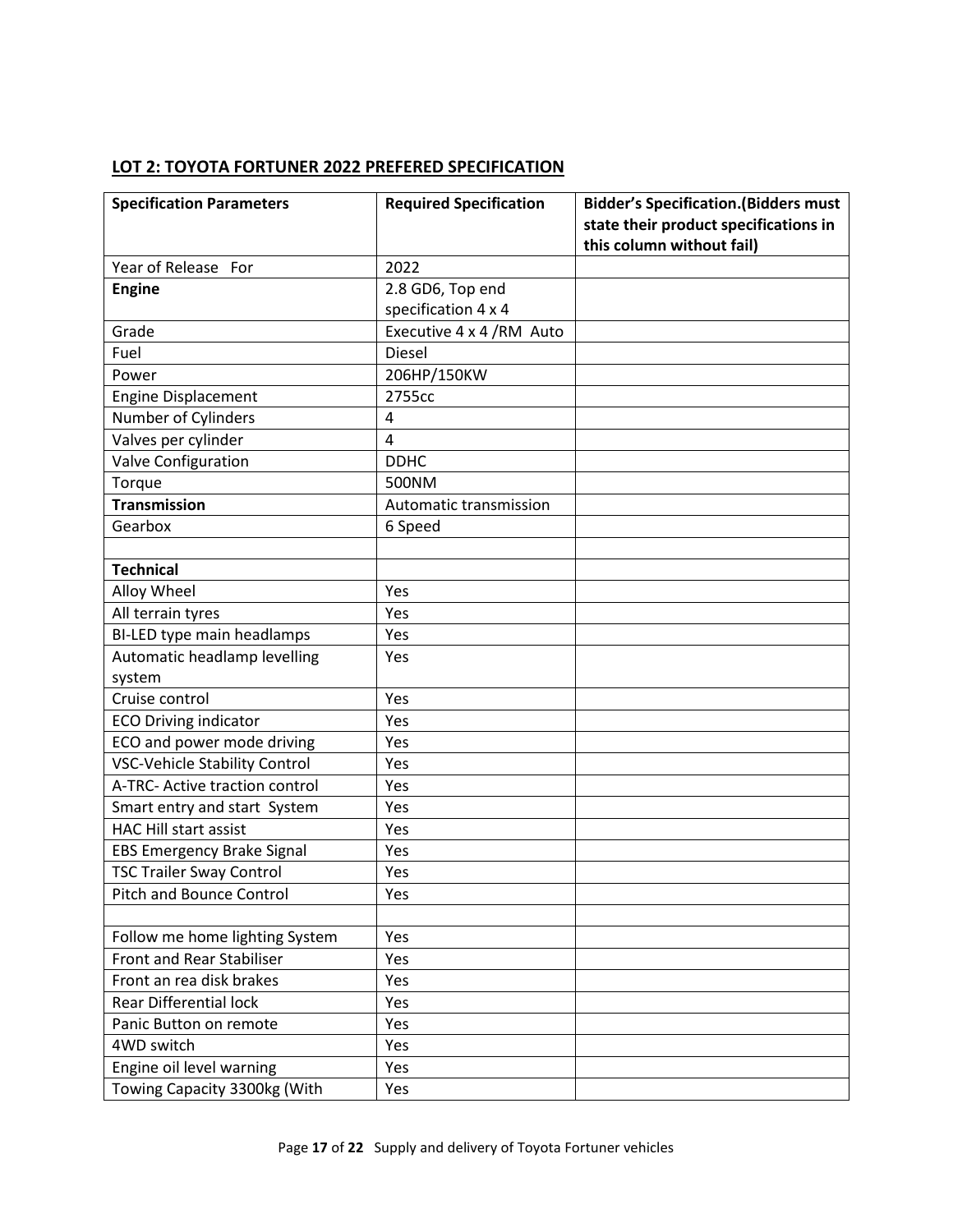| Brakes)                                  |                       |  |
|------------------------------------------|-----------------------|--|
| Privacy Glass (Dark gray, rear           | Yes                   |  |
| quarter)                                 |                       |  |
| Rain Sensor, automatic Wiper             | Yes                   |  |
| Control                                  |                       |  |
| Vehicle Width 1.855mm                    | Yes                   |  |
| Height 4.7995mm                          | Yes                   |  |
| Ground Clearance 279mm                   | Yes                   |  |
| Overall length 4.9795                    | Yes                   |  |
| Overall height 1.835mm                   | Yes                   |  |
| Min turning radius (tyre) 5.8m           | Yes                   |  |
| Min turning radius (body) 6.2m           | Yes                   |  |
|                                          |                       |  |
| Suspension                               |                       |  |
| Front suspension                         | Double wishbone       |  |
| Rear suspension                          | Multi-link            |  |
|                                          |                       |  |
| <b>Wheels and tyres</b>                  |                       |  |
| Alloy wheel size                         | 265/65R18             |  |
| Alloy spare tyre                         | Yes                   |  |
|                                          |                       |  |
| <b>Steering type</b>                     | <b>Power Steering</b> |  |
|                                          |                       |  |
| <b>Safety</b>                            |                       |  |
| <b>ABS</b>                               | Yes                   |  |
| <b>EBD-Electronic Brake Distribution</b> | Yes                   |  |
| <b>Brake Assist</b>                      | Yes                   |  |
| SRS Airbags (Driver, Passenger, side,    | Yes                   |  |
| knee, Curtain airbags)                   |                       |  |
| Vehicle stability control                | Yes                   |  |
| Child safety locks                       | Yes                   |  |
| Immobiliser and siren, ultrasonic        | Yes                   |  |
| sensor, alarm                            |                       |  |
| Headlamps                                | LED type              |  |
| LED fog lights                           | Yes                   |  |
| High mounted brake lights                | Yes                   |  |
| LSD - Auto limited Slip Differential     | Yes                   |  |
| LED Daytime running lights               | Yes                   |  |
| LED rear combination lamps               | Yes                   |  |
| Automatic headlamp levelling             | Yes                   |  |
| system                                   |                       |  |
| Seat belt warning buzzers                | Yes                   |  |
|                                          |                       |  |
| <b>Interior</b>                          |                       |  |
|                                          |                       |  |
| Automatic air conditioner                | Yes                   |  |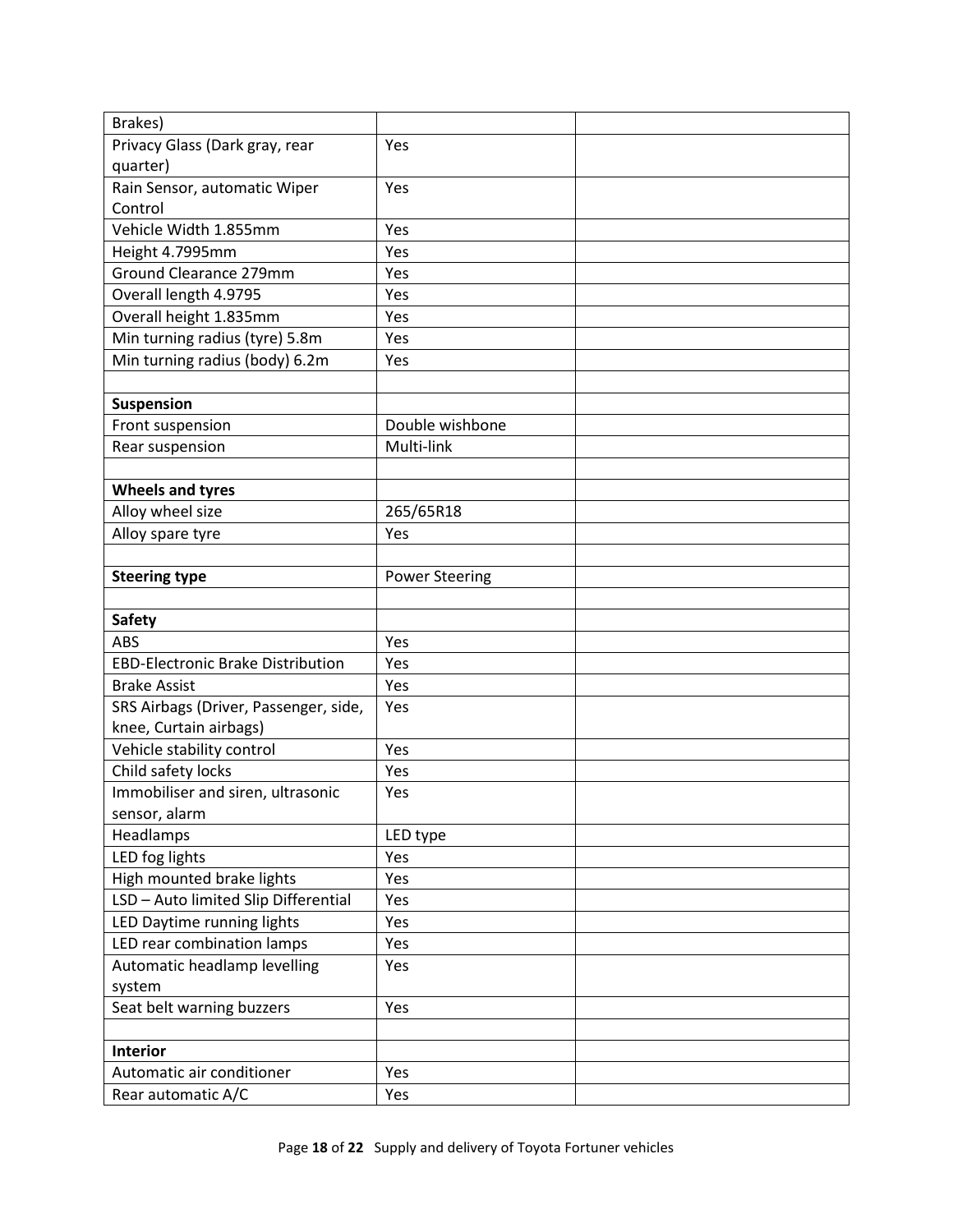| Clean Air filter                       | Yes |  |
|----------------------------------------|-----|--|
| Front cool box                         | Yes |  |
| Radio AM/FM, MP3, CD/DVD 3             | Yes |  |
| power sockts, 12V                      |     |  |
| Chrome details on parking brake        | Yes |  |
| Auxiliary input box USB & AUX with     | Yes |  |
| video                                  |     |  |
| Bluetooth audio and hands free         | Yes |  |
| Microphone and microphone              | Yes |  |
| amplifier                              |     |  |
| Leather seats                          | Yes |  |
| Leather shift lever & knob             |     |  |
| Multi-information display              | Yes |  |
| Reverse camera (back monitor)          | Yes |  |
| Downhill Assist Control                | Yes |  |
| Window jam protection                  | Yes |  |
| <b>Folding Rear Seats</b>              | Yes |  |
| Front arm rest with box                | Yes |  |
| <b>Auxiliary Inputs</b>                | Yes |  |
| Power Door lock (auto speed            | Yes |  |
| sensor)                                |     |  |
| Steering wheel controls (audio, tele   | Yes |  |
| and voice)                             |     |  |
| Paddle Shift on steering wheel         | Yes |  |
| Tilt and telescopic steering           | Yes |  |
| adjustment                             |     |  |
| Power seat adjustment (driver)         | Yes |  |
| 3 power sockets                        | Yes |  |
| 9 Speakers                             | Yes |  |
| <b>Seating Capacity</b>                | 7   |  |
| Leather and Wood Steering wheel        | Yes |  |
| Leather door trim                      | Yes |  |
| <b>Manual Electrical Protection</b>    | Yes |  |
| Multimedia touch screen 8"             | Yes |  |
| Power seat adjustment for driver       | Yes |  |
| Power windows (front and rear)         | Yes |  |
| <b>Manual Electrical Steering lock</b> | Yes |  |
| Glove box with lamp, key and           | Yes |  |
| damper                                 |     |  |
| Back door- Electronically powered      | Yes |  |
| Fuel tank capacity (80 Litres)         | Yes |  |
| Rear armrest                           | Yes |  |
| Third row seat one touch fold          | Yes |  |
| Front seats back pocket with hooks     | Yes |  |
| Coat hooks x 2                         | Yes |  |
| Inside door handles in chrome          | Yes |  |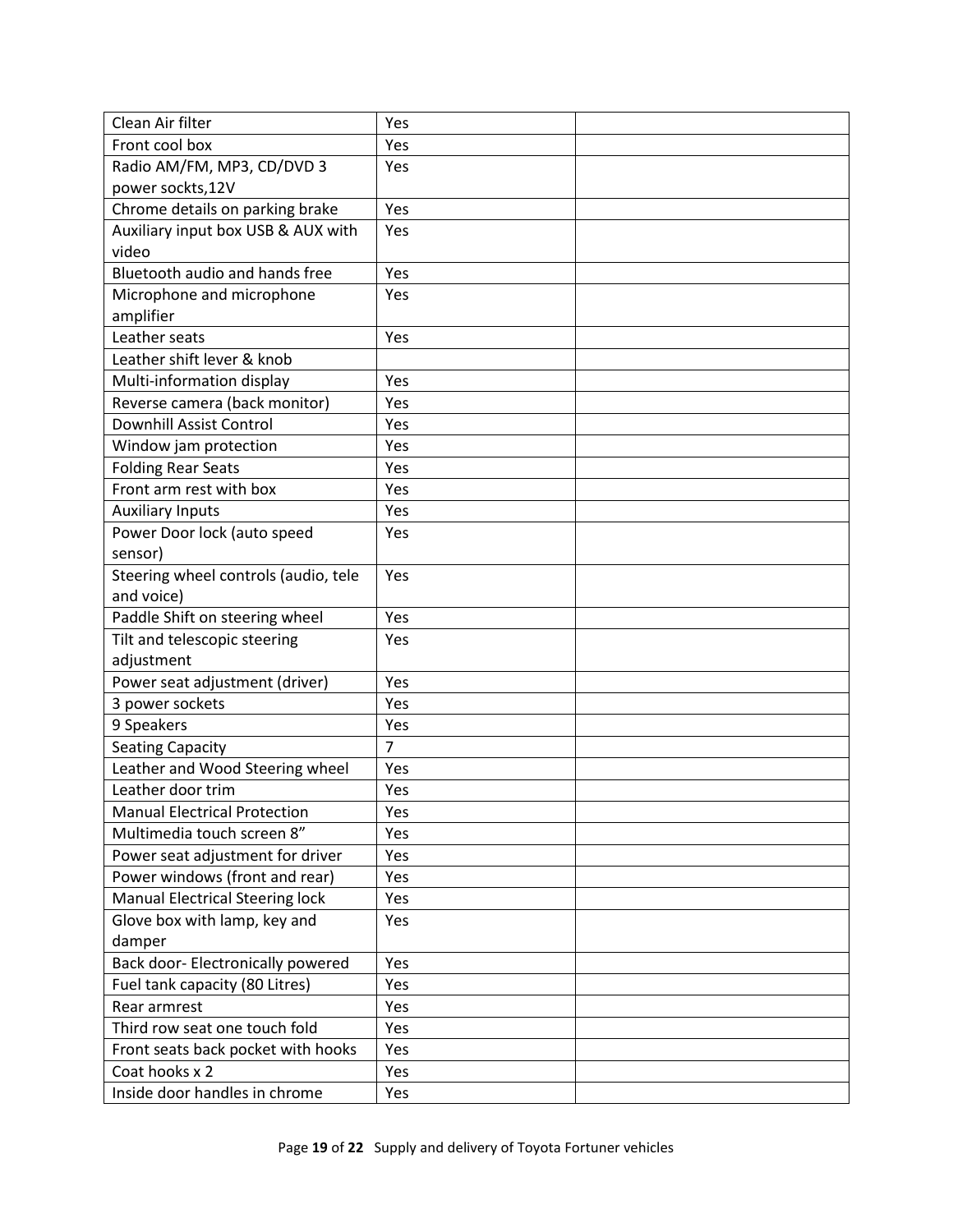| Wireless power door lock             | Yes |  |
|--------------------------------------|-----|--|
| Illuminated entry system             | Yes |  |
| Floor, rear, hood and dash silencers | Yes |  |
| Floor mats                           | Yes |  |
|                                      |     |  |
|                                      |     |  |
| <b>EXTERIOR</b>                      |     |  |
|                                      |     |  |
| Rear Window Wiper                    | Yes |  |
| LED type front fog lamps             | Yes |  |
| Automatic light control              | Yes |  |
| Front grill with nudge bar           | Yes |  |
| Rear spoiler                         | Yes |  |
| Power Adjustable Exterior Rear View  | Yes |  |
| Mirror                               |     |  |
| <b>Wheel Covers</b>                  | Yes |  |
| Alloy Wheels                         | Yes |  |
| <b>Centrally Mounted Fuel Tank</b>   | Yes |  |
| Side Stepper                         | Yes |  |
| <b>Outside Rear View Mirror Turn</b> | Ys  |  |
| Indicator                            |     |  |
| <b>Integrated Antenna</b>            | Yes |  |
| Roof Rail                            | Yes |  |
| Rear Brake Type                      | Yes |  |
| Adjustable Headlights                | Yes |  |
| Front Brake Type                     | Yes |  |
| Mud guard                            | Yes |  |
| Chrome door handles                  | Yes |  |
| Outside mirrors in body colour       | Yes |  |
| Outside mirrors electrically         | Yes |  |
| adjustable and retractable           |     |  |
| Privacy glass                        | Yes |  |
| Rear window defogger                 | Yes |  |
| Front under run protection           | Yes |  |
| Fuel tank protector                  | Yes |  |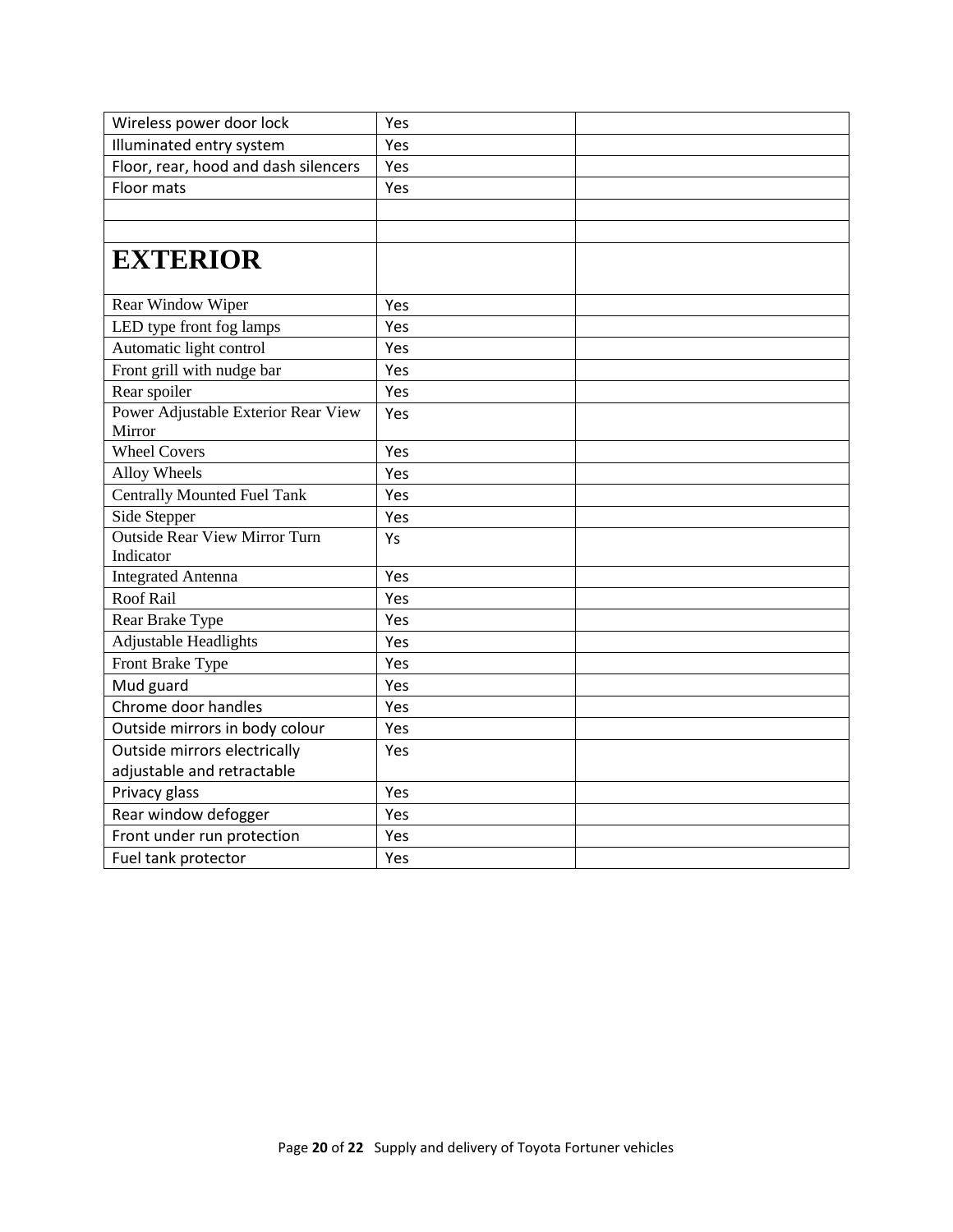#### **Annexure 1**

#### **DECLARATION ON NON-ENGAGEMENT IN CORRUPT OR FRAUDULENT PRACTICES FORM**

The Chief Executive Rural Electrification Fund 6<sup>th</sup> Floor Megawatt House 44 Samora Machel Ave P. Bag A250,Avondale Harare,Zimbabwe

# **TENDER NUMBER: \_\_\_\_\_\_\_\_\_\_\_\_\_\_\_\_\_\_\_\_\_\_\_\_\_\_\_\_\_\_\_\_\_\_\_\_\_\_\_\_\_\_\_\_\_\_\_\_\_\_\_\_**

**TENDER DESCRIPTION: \_\_\_\_\_\_\_\_\_\_\_\_\_\_\_\_\_\_\_\_\_\_\_\_\_\_\_\_\_\_\_\_\_\_\_\_\_\_\_\_\_\_\_\_\_\_\_\_**

|                                                       | the undersigned (Director of Company) on                                              |  |
|-------------------------------------------------------|---------------------------------------------------------------------------------------|--|
| behalf of                                             | (Name of Organisation), do                                                            |  |
| practices during the subsistence of our organisation. | hereby declare that our organization has not been engaged in any corrupt or unethical |  |

| Name in Full |  |
|--------------|--|
| I. D. Number |  |
| Signature    |  |
| Date         |  |